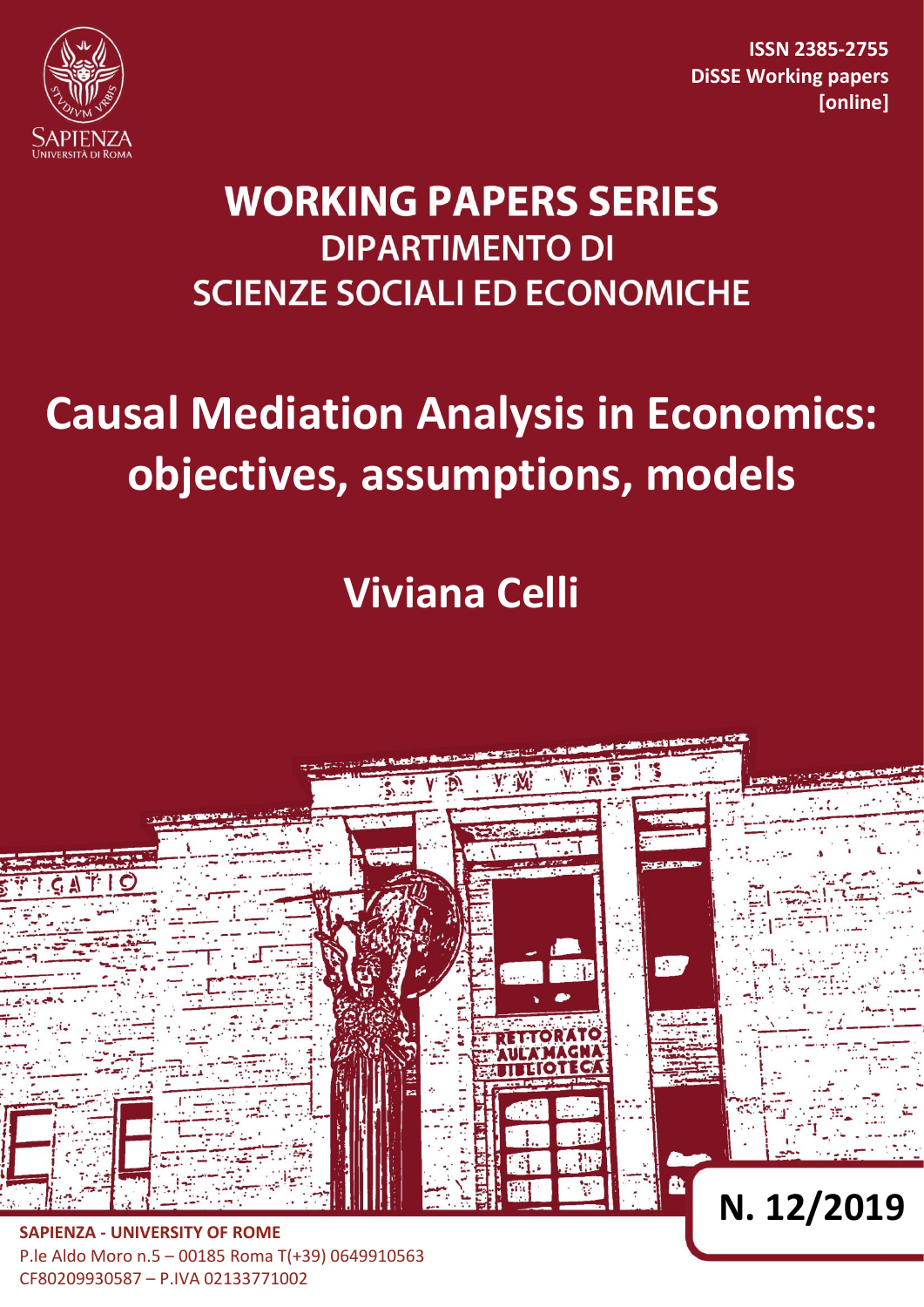### Causal Mediation Analysis in Economics: objectives, assumptions, models

Viviana Celli<sup>∗</sup>

#### Abstract

The aim of mediation analysis is to identify and evaluate the mechanisms through which a treatment affects an outcome. The goal is to disentangle the total treatment effect into two components: the indirect effect that operates through one or more intermediate variables, called mediators, and the direct effect that captures the other mechanisms. This paper reviews the methodological advancements in causal mediation literature in economics, in particular focusing on quasi-experimental designs. It defines the parameters of interest under the counterfactual approach, the assumptions and the identification strategies, presenting the Instrumental Variables (IV), Difference-in-Differences (DID) and the Synthetic Control (SC) methods.

Keywords: mediation, policy evaluation, direct effect, indirect effect, sequential conditional independence, quasi-experimental designs JEL Classification: B41, C18, C21, C52, D04

<sup>∗</sup>Department of Methods and Models for Economics, Territory and Finance, Sapienza University of Rome. Email address: viviana.celli92@gmail.com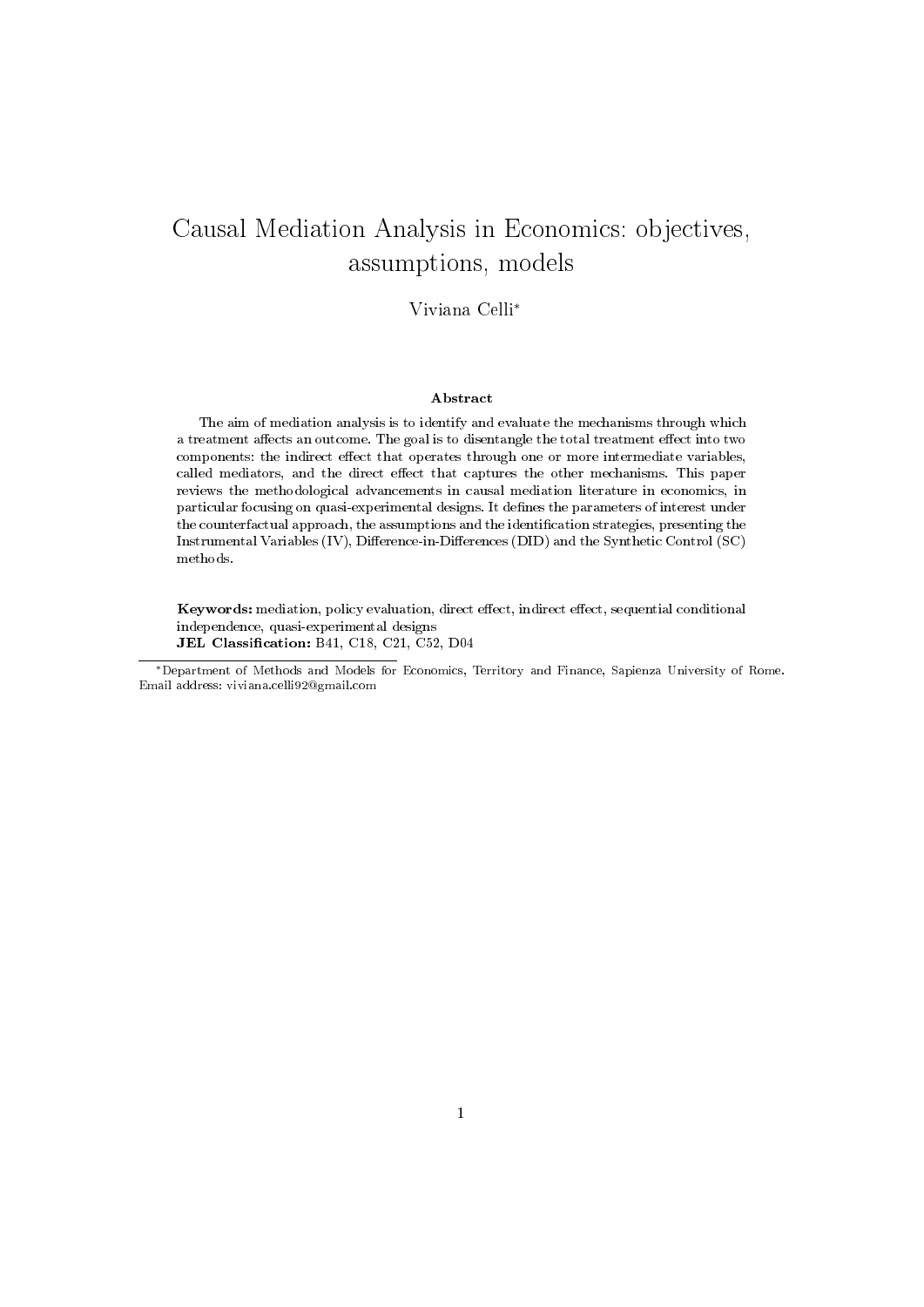#### 1 Introduction

In economics, causal analysis, or more in general program evaluation, is a fundamental instrument that allows to study causal effects of a variable of interest, known in literature as treatment. Causal analysis answers questions like: "Do subsidies to private capital boost firm's growth?" or "Are these effects positive or negative?". But this kind of analysis cannot answer to another important question: "Why are these treatments effective?". As pointed out by Gelman and Imbens  $(2013)$  not only the "effect of a cause", i.e. the treatment effect, seems relevant in many problems, but also "the cause of the effect", i.e. the mechanisms through which the total effect materializes. To use the words of Imai, Tingley and Yamamoto  $(2015)$ : "A standard analysis of data [...] can only reveal that a program had such impacts on those who participated into it. It means that we can quantify the magnitude of these impacts, we can know how much a treatment affects an outcome, but these estimates tell us nothing about how. We know something about the causal effects, but nothing about causal mechanisms".

To overcome these limits a solution can be found in the causal mediation analysis, i.e. a formal statistical framework that can be used to study causal mechanisms. Following the definition given by Imai, Keele, Tingley, Yamamoto (2013) a mechanism is a process where a causal variable of interest, that is a treatment, influences an outcome through an intermediate variable, the mediator, that lies in the causal pathway between the treatment and the outcome variables. Studying causal mechanisms permits to know something more about social and economic policy implications than the total effect alone. This allows policy makers to optimize decisions, making them more efficient. The main fields in which mediation has been developed are psychology and sociology. For instance, Brader, Valentino and Suhay (2008) go beyond estimating the framing effects of ethnicity-based media cues on immigration preferences and ask: "Why the race of ethnicity of immigrants, above and beyond arguments about the consequences of immigration, drives opinion and behavior?". That is, instead of simply asking whether media cues influence opinion, they explore the mechanisms through which this effect operates. Consistent with earlier work suggesting the emotional power of group-based politics (Kinder and Sanders, 1996), the authors find that the influence of group-based media cues arises through changing individual levels of anxiety.

Another example is in electoral politics literature. Gelman and King (1990) found the existence of a positive incumbency advantage in the election. A few years later, in 1996, Cox and Kats lead the incumbency advantage literature in a new direction by considering possible causal mechanisms that explain why incumbents have an electoral advantage. They decomposed the incumbency advantage into a "scare off/quality effect" and effects due to other causal mechanisms such as name recognition and resource advantage.

Mediation is playing an increasing important role also in educational studies. Following the words of A. Gamoran "the next generation of policy research in education will advance if it offers more evidence on mechanisms so that the key elements of programs can be supported and the key problems in programs that fails to reach their goals can be repaired" (A. Gamoran, 2013,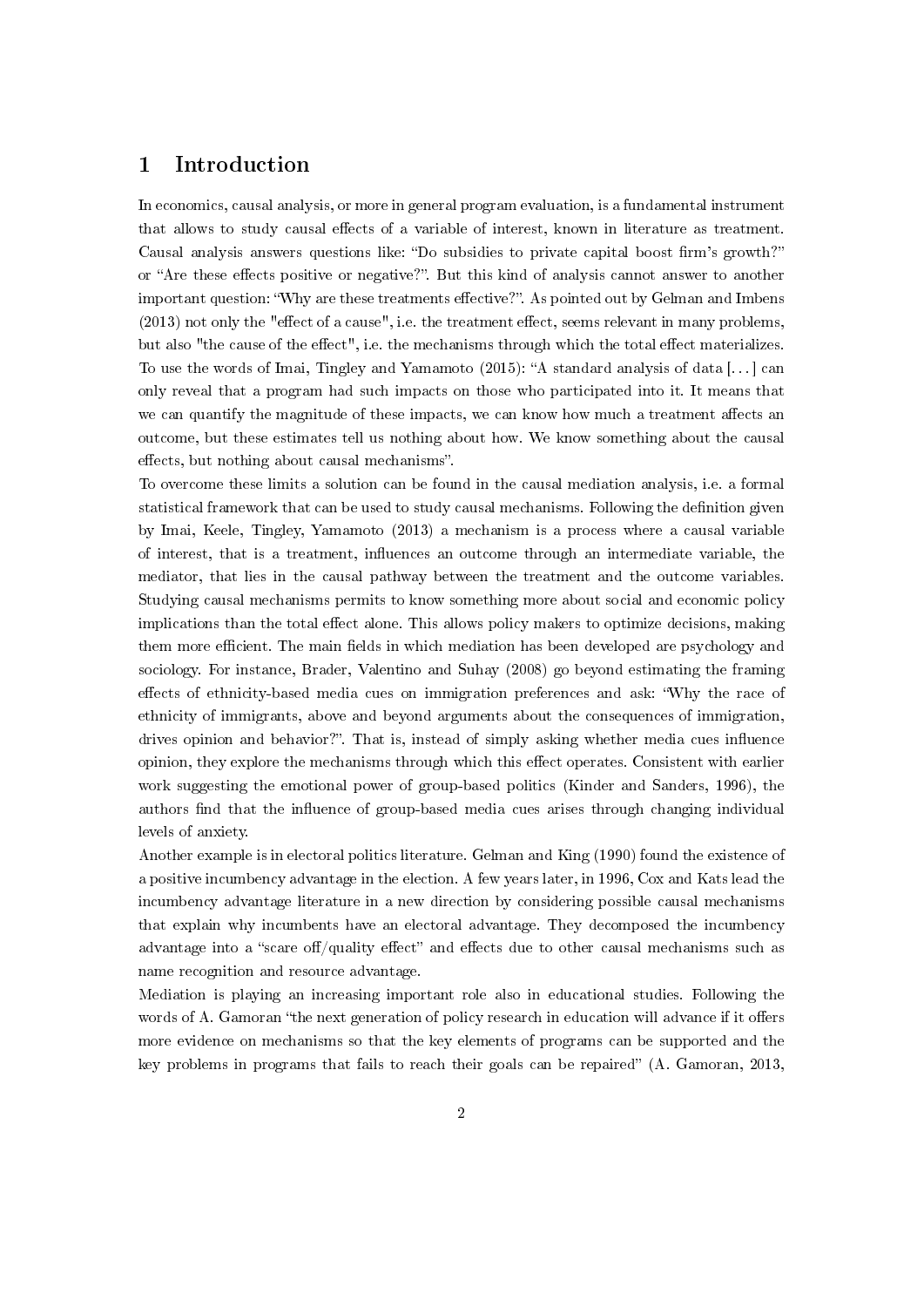President of the William T. Grant-Foundation). Also in a recent special issue of the Journal of Research on Educational Effectiveness focused on mediation and it has been noted that "such efforts in mediation analysis are fundamentally important to knowledge building, hence should be a central part of an evaluation study rather than an optional 'add-on'" (Hong, 2012). Can be found some empirical researches in the educational field like in Bijwaard and Jones (2018), who study the impact of education on mortality via cognitive ability, or Heckman, Pinto and Savelyev (2013), who study the effect of Perry Preschool Program through cognitive and non cognitive mechanisms.

Surprisingly, in economics mediation analysis has been much less contemplated, notwithstanding it has interesting and important implications. Few examples are in Simonsen and Skipper (2006), who evaluate the direct effect of motherhood's wage, Flores and Flores-Lagunes  $(2009)$ , who evaluate the direct effect on earnings of the Job Corps program through work experience. Other contributions are given by Huber (2015), who used causal mediation framework to decompose the wage gap using data from the U.S. National Longitudinal Survey of Youth 1979, or by Huber, Lechner and Mellace  $(2017)$ , who investigate whether the employment effect of more rigorous caseworkers in the counselling process of job seekers in Switzerland is mediated by placement into labor market programs. The common approach used to study causal mechanisms in economics is structural equation model (SEM), see for instance the seminal work by Baron  $\&$ Kenny (1986). But, as demonstrated by Imai, Keele, Tingley and Yamamoto (2011), SEM is not the appropriate method to study and to identify causal mechanisms. They showed that structural models rely upon untestable assumptions and are often inappropriate even under the validity of those assumptions. In particular, conventional exogeneity assumptions alone are insufficient for identification of causal mechanisms<sup>[1](#page-3-0)</sup>, whereas it can be a sufficient condition for identification of the classical average treatment effect. In addition to that, the mediator could be interpreted as an intermediate outcome: in such a model we should control for a large set of covariates (pre and post treatment), risking to have different results depending on the covariates chosen and then increasing the sensitivity of the estimates. Therefore, the use of mediation in economics can be useful and efficient, and this is the main motivation of this brief exploration of mediation in economics.

To overcome these problems, relaxing the structural restrictions, over the last decades, some authors have moved mediation analysis in the potential outcome framework. Some examples are Robins and Greenland (1992); Pearl (2001); Petersen, Sinisi and van der Laan (2006); VanderWeele (2009); Imai, Keele and Yamamoto (2010); Hong (2010); Albert and Nelson (2011); Tchetgen Tchetgen and Shpister (2012); Vansteelandt, Bekaert and Lange (2012) from many others. As in the classical treatment analysis, using the counterfactual approach, rather than structural models, allows to formalize the concept of causality without making assumptions on the functional form of the parameters and, then, to have more flexible identification procedures.

<span id="page-3-0"></span><sup>1</sup>Structural models are misused also in the traditional causal analysis, because of the presence of strong assumptions to justify the causal interpretation of mathematical results. See for example James, Mulaik and Brett (1982), Pearl (1998) and many others.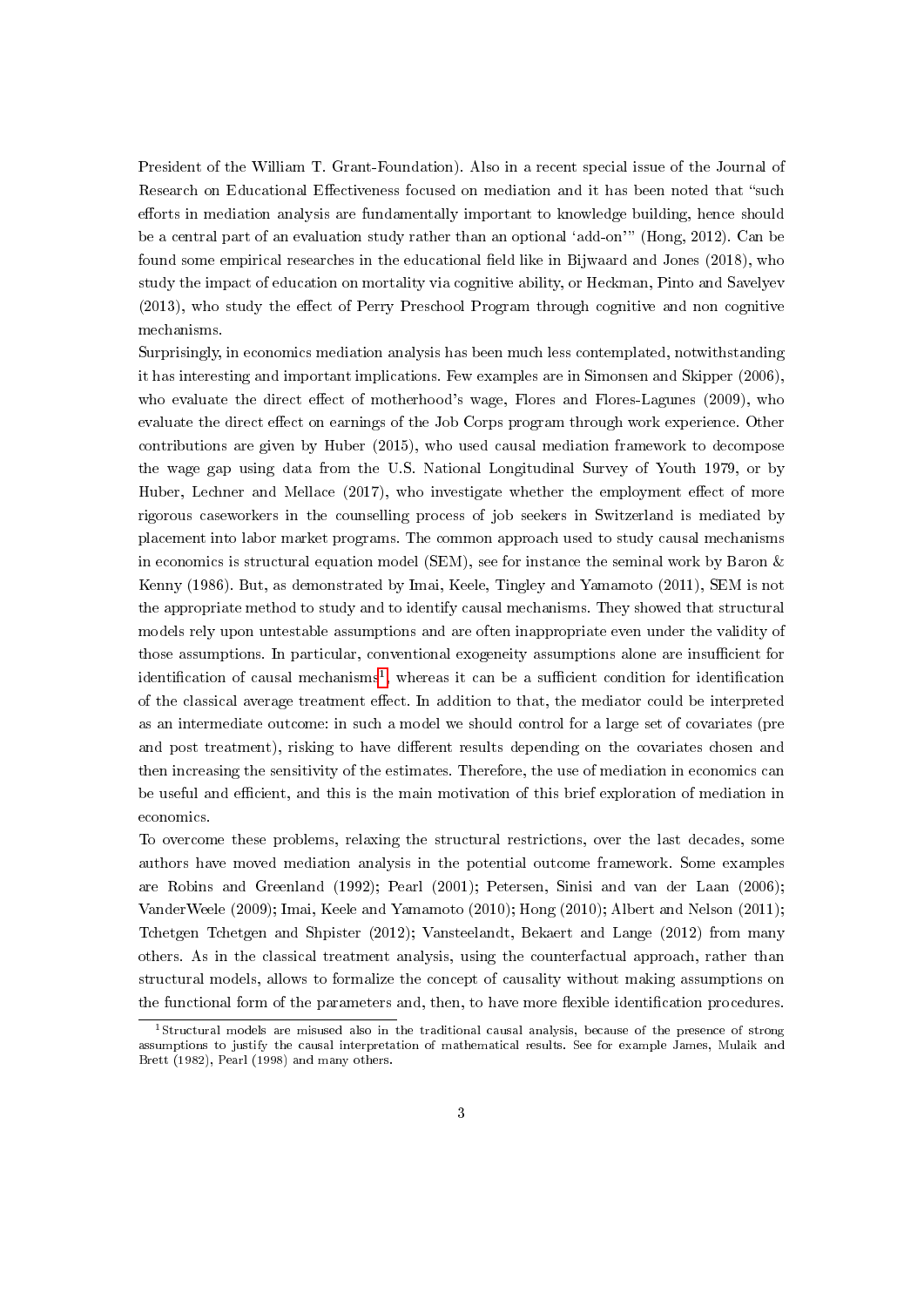Moreover, in this kind of models, it is not necessary to know the entire set of covariates that could affect the design. Most of this literature handles identification by assuming that the treatment and the mediator are conditionally exogenous given observed characteristics, an assumption known as Sequential Ignorability. Nevertheless, this assumption sometimes is hardly satisfied, above all in economics, because of the presence of post-treatment confounders, that can confound the relations between variables. To handle this problem, recently some researchers have used quasi-experimental designs inside the mediation framework. These procedures are particularly attractive in this context also because the gold standard of causal analysis, i.e. randomization of the treatment, is not a sufficient condition for the identification of causal mechanisms, a requirement that make the counterfactual approach more appropriate than structural models. Causal mechanism is an important issue to better understand why a policy works and go beyond the limits of this approach is one of the aim of the current research fields. Mediation analysis seems to be one of the ttest frameworks to describe these relations and many researchers have developed new methods or have readapted the classical ones to go deep with the analysis. This is a promising methodology in economics because it permits to study causal mechanisms and to analyze the causal steps between treatment and outcomes and, then, it permits to give a causal interpretation to the changes that occur in between. In addition to that, these new methods that are emerging allow to do this kind of analysis without making too restrictive assumptions, a key issue in economic studies; mediation turns out to be a precious tool for policy makers. Thus, following the words of Imai, Keele and Yamamoto, also economics is trying to open his black  $box<sup>2</sup>$  $box<sup>2</sup>$  $box<sup>2</sup>$ .

This paper reviews the methodological advancements in causal mediation literature in economics, in particular focusing on quasi-experimental designs, a recent perspective in the mediation panorama. The remainder of this paper is organized as follows: section 2 shows the counterfactual approach in mediation analysis and denes the parameters of interest; section 3 analyzes the assumptions required in mediation analysis; section 4 focuses on quasi-experimental designs, in particular showing instrumental variables  $(IV)$ , difference-in-differences  $(DID)$  and synthetic control approaches; section 5 concludes.

#### 2 Counterfactual approach

#### 2.1 Definition of counterfactual mediation framework

Most recent research in mediation analysis uses counterfactual approach commonly exploited in causal inference, basing on the potential outcome framework proposed by Neyman (1923) for randomized experiments and then generalized to observational studies by Rubin (1974).

<span id="page-4-0"></span><sup>&</sup>lt;sup>2</sup>Imai, K., L. Keele, D. Tingley, T. Yamamoto (2011): "Unpacking the black box of causality: learning about causal mechanisms from experimental and observational studies", American political science review, 105(4), 765- 789.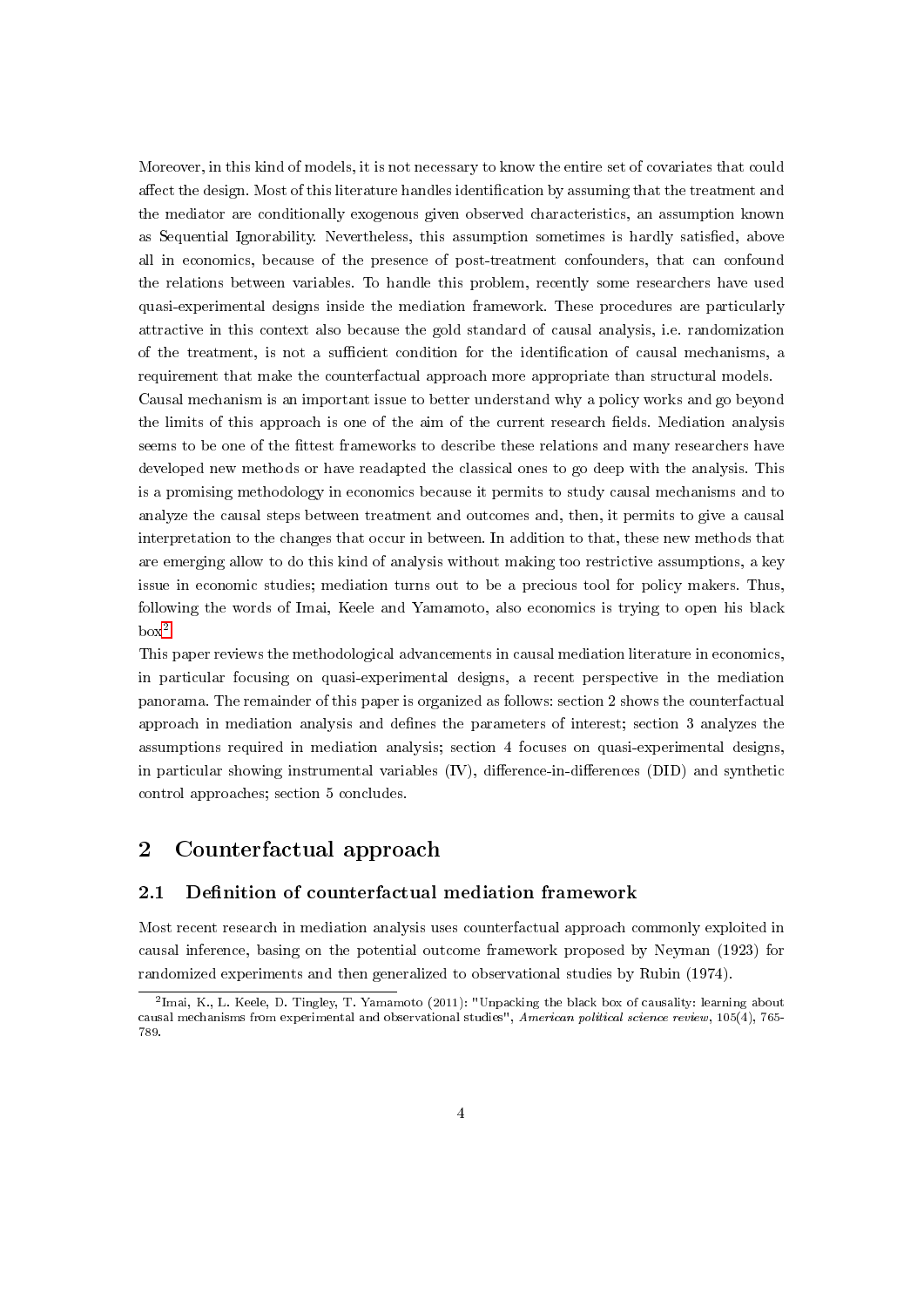According to the main literature, formally I denote with D a binary treatment,<sup>[3](#page-5-0)</sup> with M the mediator variable, that is assumed to have a boundary support and may be discrete or continuous, and with  $Y$  the outcome of interest. In this framework the potential outcome is defined as  $Y(d', m)$  and the potential mediator is  $M(d)$  with  $d, d' \in \{0, 1\}$ . I can write the realized outcome and mediator values as:

$$
Y_i = D_i \cdot Y_i(1) + (1 - D)_i \cdot Y_i(0)
$$
  

$$
M_i = D_i \cdot M_i(1) + (1 - D)_i \cdot M_i(0)
$$

where the subscripted *i* is the unit observation.

It is easy to see that for each unit  $i$  only one of the two potential outcomes or mediator states is observed. Thus, also in mediation analysis I have to face the so called missing values problem (Holland, 1986). Because of the presence of two driver variables we must also take into account the potential presence of an interaction between them, making the analysis more challenging.

The goal of mediation analysis is to decompose the total treatment effect of  $D$  on  $Y$  into the indirect and the direct effect. The first one reflects one possible explanation for why treatment works, explicitly defining a particular mechanism behind the causal impact and it answers the following counterfactual question: what change would occur to the outcome if the mediator changed from what would be realized under the treatment condition, that is  $M_i(1)$ , to what would be observed under the control condition, that is  $M_i(0)$ , while holding the treatment status at  $d$ ?<sup>[4](#page-5-1)</sup> The second one, the direct effect, represents all other possible explanations through which a treatment affects an outcome and it corresponds to the change in the potential outcome when exogenously varying the treatment but keeping the mediator fixed at its potential value  $M_i(d)$ . These methods attempt to assess what portion of the effect of the treatment operates through a particular intermediate variable and what portion operates through other mechanisms in order to prescribe better policy alternatives. Finally, mediation analysis is the set of techniques by which a researcher assesses the relative magnitude of these direct and indirect effects.

#### 2.2 Definition of parameters

Using the potential outcome notation, I can define three quantities of interest, mostly used in mediation analysis, see for instance VanderWeele (2015):

1. CDE $(m)$ : [Y<sub>i</sub> $(1, m) - Y_i(0, m)$ ] is the controlled direct effect and it expresses how much the outcome would change between treated and control groups but keeping fix  $M = m$ . It quantifies the effect not mediated by  $M$ , but it is defined for every strata of m. If the effect

<span id="page-5-0"></span><sup>&</sup>lt;sup>3</sup>Here I focus on binary treatment indicator for simplicity, but the methods can be extended easily to non-binary treatment, see for instance Imai, Keele & Tingley, 2010a.

<span id="page-5-1"></span><sup>4</sup>See for instance Keele, Tingley and Yamamoto, 2015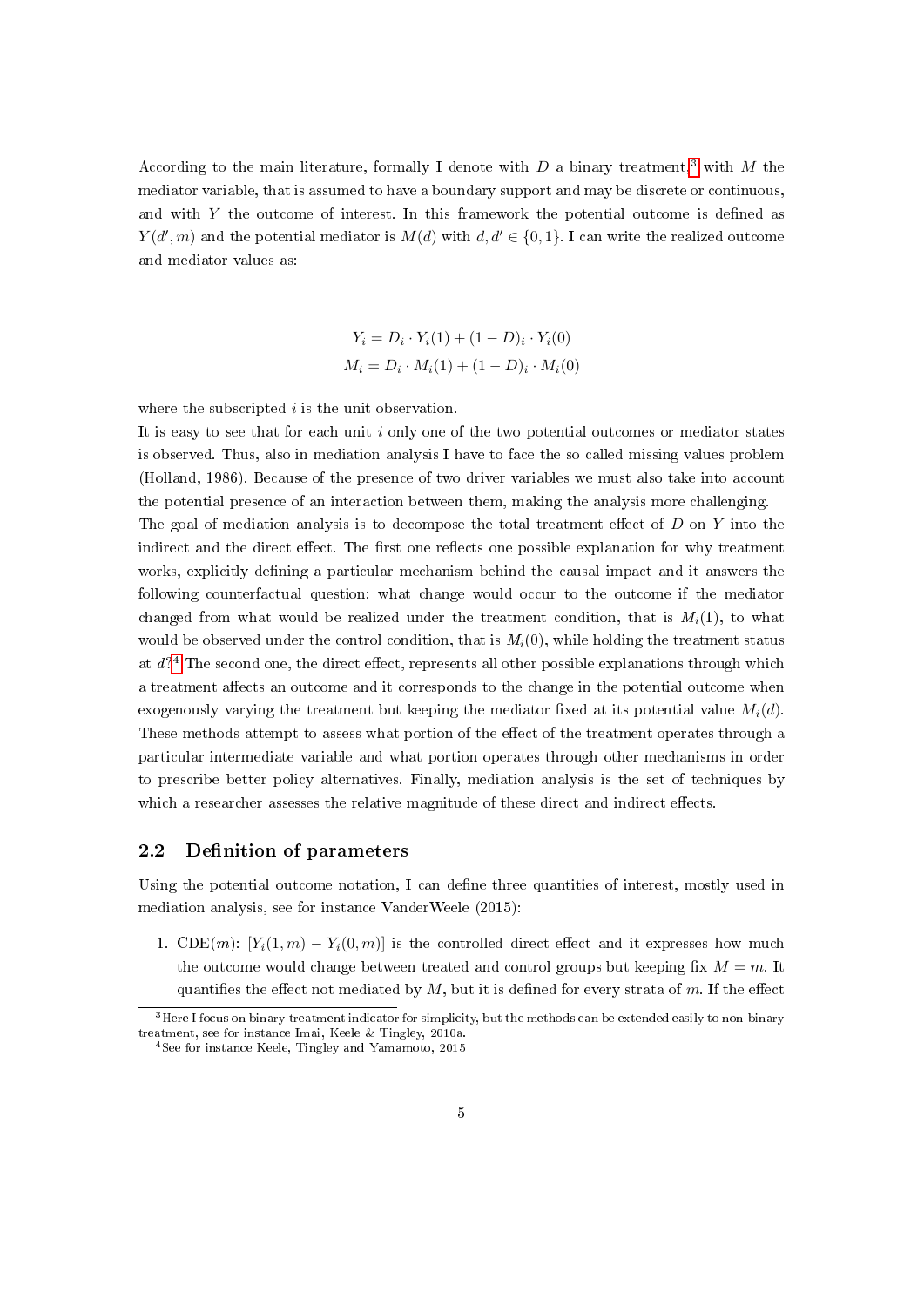changes across vary level of  $m$ , then we are in presence of an interaction effect between  $D$ and  $M$  on  $Y$ .

2. NDE(d):  $[Y_i(1, M(d)) - Y_i(0, M(d))]$  is the natural direct effect and it expresses how much the outcome would change if the treatment was exogenously set from 1 to 0 but, for each individual, the mediator was kept at the level it would have taken in treatment status equal  $d.$  It captures what the effect of the treatment on the outcome would remain if we were to disable the pathway from the treatment to the mediator.



Figure 1: Natural direct effect

3. NIE(d):  $[Y_i(d, M(1)) - Y_i(d, M(0))]$  is the natural indirect effect and it expresses how much the outcome would change if the treatment were set equal  $d$  but the mediator were changed from the level it would take if  $D=1$  to the level it would take if  $D=0$ . It captures the effect of the treatment on the outcome that operates through the mediator.



Figure 2: Natural indirect effect

These effects are defined at the unit level, implying that they are not observed for each observation  $i$  with the consequence that I cannot directly identify them without stronger assumptions. The reason is that they are defined with respect to multiple potential outcomes for the same individual and only one of those potential outcomes is observed in reality. So, I use the population averages for the identification of all the effects of interest. Basing on the potential outcome framework (Glynn 2012; Imai, Keele, Yamamoto 2010; Pearl 2001; Robins & Greenland 1992), I can identify these quantities of interest to disentangle the average total effect (ATE) given by  $\Delta = E[Y(1) Y(0)$ . First, I define the average indirect effect  $(A CME)^5$  $(A CME)^5$  as:

$$
\bar{\delta}(d) = E[Y(d, M(d)) - Y(d, M(1 - d))] \qquad \forall \ d \in \{0, 1\}
$$
 (1)

<span id="page-6-0"></span> $5$ Also known as Average Causal Mediation Effect.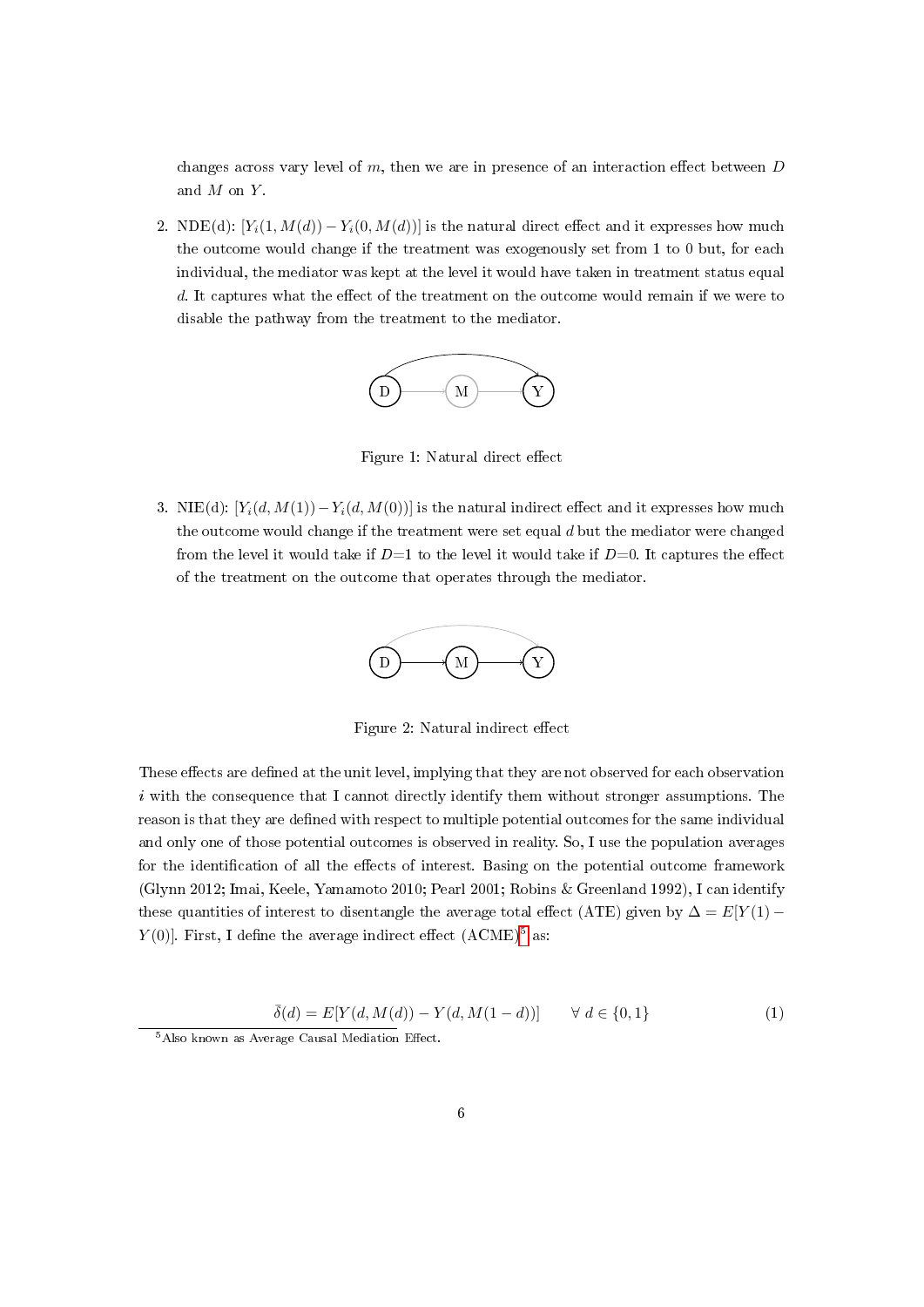It corresponds to the change in mean potential outcome when exogenously shifting the mediator to its potential values under treatment and non treatment state but keeping the treatment fixed at  $D = d$ . Note that only one component of the right side equation is observable, whereas the other one is by definition unobservable (under treatment status  $d$  we never observe the value of M that it naturally would have under the opposite treatment state, i.e.  $M(1-d)$ . In the same way, I define the average direct effect  $(ADE)$  as:

$$
\bar{\theta}(d) = E[Y(d, M(d)) - Y(1 - d, M(d))] \qquad \forall \ d \in \{0, 1\}
$$
 (2)

It represents the average causal effect of the treatment on the outcome when the mediator is set to the potential value that would occur under treatment status d.

It can be easily shown that ATE can be rewritten as the sum of the natural direct and indirect effect defined on the opposite treatment status:

$$
\Delta = E[Y_1 - Y_0]
$$
  
=  $E[Y(1, M(1)) - Y(0, M(0))]$   
=  $E[Y(1, M(1)) - Y(0, M(1))] + E[Y(0, M(1)) - Y(0, M(0))] = \bar{\theta}(1) + \bar{\delta}(0)$   
=  $E[Y(1, M(0)) - Y(0, M(0))] + E[Y(1, M(1)) - Y(1, M(0))] = \bar{\theta}(0) + \bar{\delta}(1)$ 

I obtaine these results simply adding and subtracting the counterfactual quantity  $E[Y(0, M(1))]$ after the second equality, and adding and subtracting  $E[Y(1, M(0))]$  after the third equality. More in general, I can write this result as:

$$
\Delta = \bar{\delta}(d) + \bar{\theta}(1 - d) \qquad \forall \ d \in \{0, 1\} \tag{3}
$$

Obviously, neither effect is identified without further assumptions: only one of  $Y(1, M(1))$  and  $Y(0, M(0))$  is observed for any unit, because both outcomes cannot be observed at the same time as stated in the fundamental problem of causal inference; and the counterfactual quantities  $Y(1, M(0))$  and  $Y(0, M(1))$  are never observed for any individual, because I never observe the potential value of  $M$  defined under the opposite treatment state, but I only know the factual  $M$  that follows a particular treatment state. To face this identification issue I need to define a proper set of assumptions.

#### 2.3 Controlled direct effect versus natural direct effect

An important advantage of the counterfactual notation is that it allows for the potential presence of heterogeneity. Such heterogeneity is important both in practical and theoretical, as it is often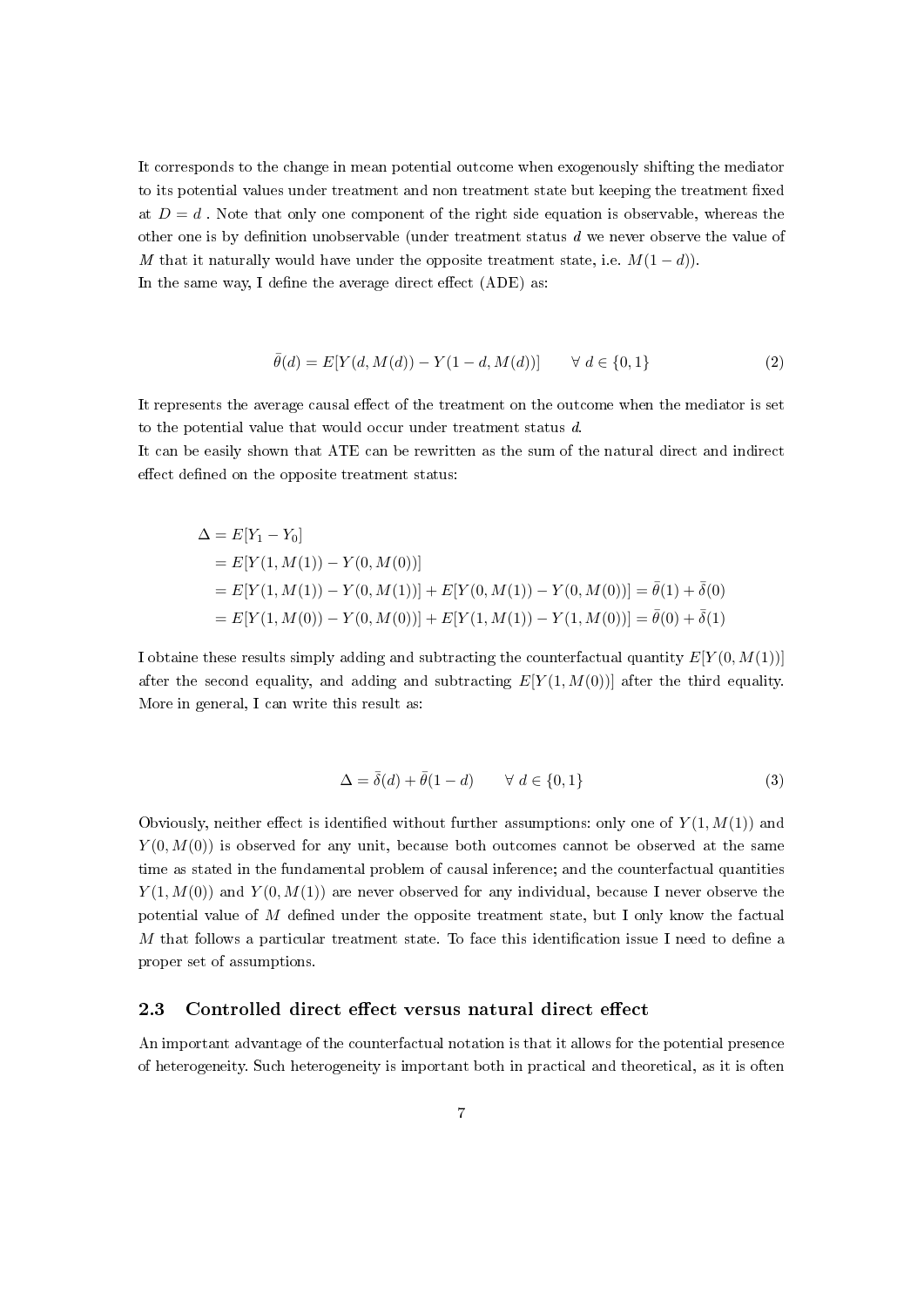the motivation for the endogeneity problems that concerns economists (Imbens and Wooldridge, 2009). In structural models the effects are assumed to be constant, implying that the effect of various policies could be captured by a single parameter. In mediation this heterogeneity is even more important, because it implies not only that the direct effect of the treatment on the outcome could be different across  $i$ , but also that this effect can be different for different values of the mediator. With the counterfactual notation, then, the presence of non linearities and interactions is not a problem, because I don't need to specify the functional form and I don't need to model the relations between variables. But if the effect of the treatment is the same for the entire population, meaning that it doesn't change for different level of the madiator, then there is no interaction between treatment and mediator. In this particular case,  $CDE(m) = CDE(m')$ , for  $m \neq m'$ , implying that the controlled direct effect is equal to the natural direct one,  $CDE = NDE$  (Baron & Kenny, 1986). Formally:

$$
\bar{\delta}(1) = \bar{\delta}(0) = \bar{\delta}
$$

$$
\bar{\theta}(1) = \bar{\theta}(0) = \bar{\theta}
$$

In this situation, the difference between the total effect and the controlled direct effect gives the indirect effect, or more formally:  $\Delta - \bar{\theta} = \bar{\delta}$ .

Usually, in the empirical analysis the controlled direct effect and the natural direct effect do not coincide and then the difference between a total effect and a controlled direct effect does not generally give an indirect effect (Kaufman et al., 2004; Vanderweele, 2009) because there may simply be interaction between the effects of the exposure and mediator on the outcome, not guaranteeing the additional linearity functional form of the effects.

#### 3 Assumptions

#### 3.1 Classical Assumptions

Usually, in economics I can't manage a controlled experiment. In this situation I must rule out the presence of confounders. But, in mediation analysis, because of the particular structure of the variables' relations, it is important to point out what kind of confounders I have to face. Consider a classical mediation framework, in which  $X$  is a set of pre-treatment observable covariates and  $W$  is a set of post-treatment observable confounders, like in figure [3.](#page-9-0)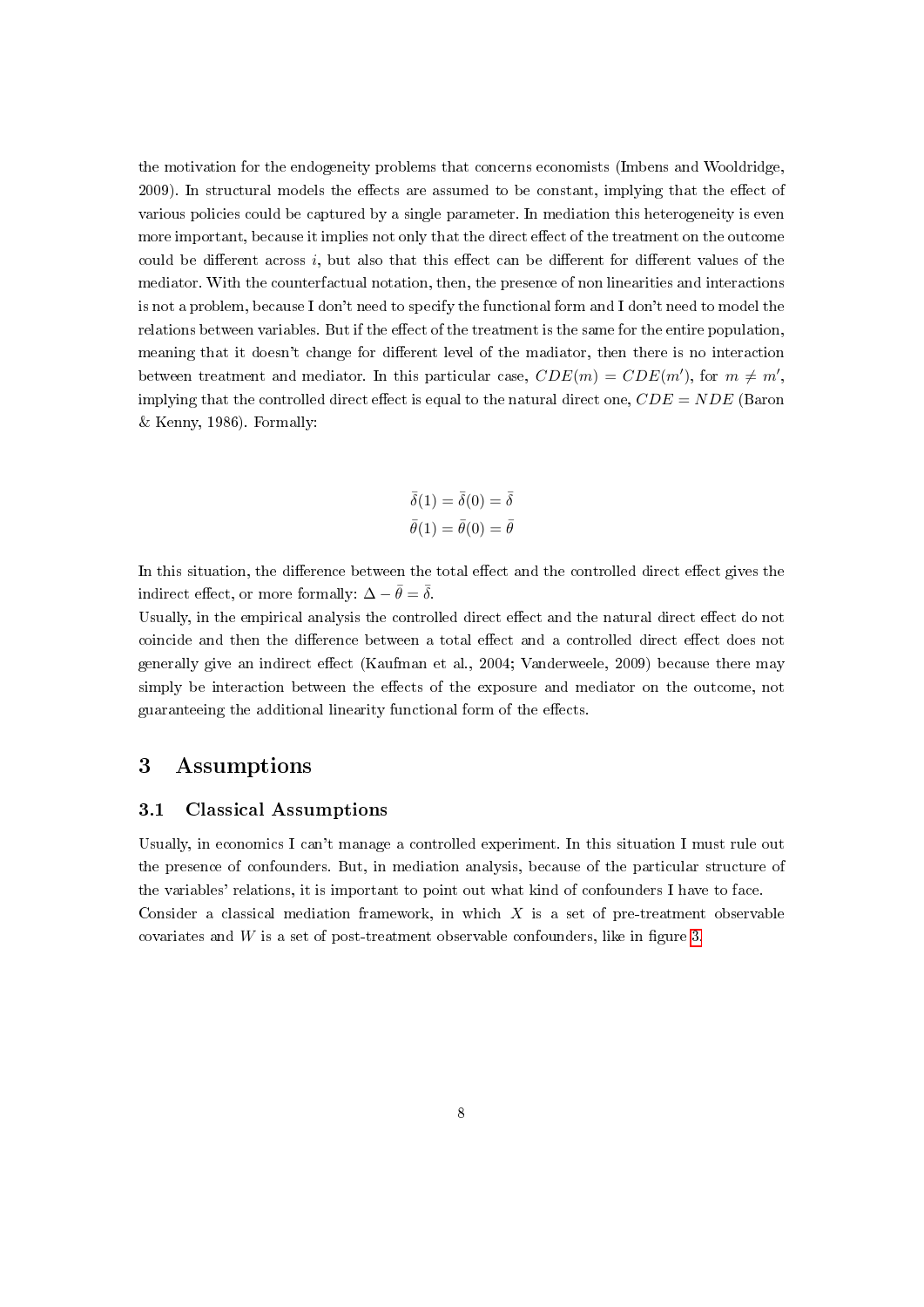

<span id="page-9-0"></span>Figure 3: Mediation framework with:  $D=$ treatment; M=mediator; Y=outcome; X=pre-treatment confounders; W=post-treatment confounders

For example, suppose I want to assess whether a program of subsidies  $(D)$  increases firms' productivity  $(Y)$  and whether the share invested in R&D  $(M)$  may mediate part of this effect. In this example, investments in R&D may be a potential mediator because is affected by subsidies treatment and in turn may affect, at least partially, productivity outcome. But to interpret this association as a causal effect, I need to think carefully about and try to control for variables that may be confounders of the treatment-outcome relationship  $(X)$  and/or of the mediator-outcome relationship  $(W)$ . For example, there might be a firms' size or firms' performance variables  $(X)$ that affect the participation in the program  $(D)$  and the firms' productivity  $(Y)$  or other factors, such as quality of administration or the presence of a network  $(W)$ , that affect both the level of investments in R&D and productivity. It is important to note that these W confounders could be affected by the treatment itself.

In such a context, I need to distinguish two situations: the identification of controlled effects and identification of natural effects. Following VanderWeele  $(2015)$  to estimate the CDE we need two assumptions:

- A1. There must not be confounders between treatment and outcome relationship
- A2. There must not be confounders between mediator and outcome relationship

For the satisfaction of the first assumption is sufficient randomize the treatment, but even with randomized treatment the second assumption might not hold. If I refer to the previous example, to satisfy A1 I need to adjust for common causes of the exposure and the outcome - for example information about firms' size or firms' performance or any other factor  $(X)$  that can confound this relation in the analysis; or I can give subsidies randomly, implying the same distribution of X for treated and non-treated firms. At the same time, to satisfy  $A2$  I need to adjust for common causes of the mediator-outcome relation - for example information about administration's quality or other factors  $(W)$  that can confound this relation. In this case, I need to think carefully to all possible post-treatment confounders and include them in the analysis, because the randomization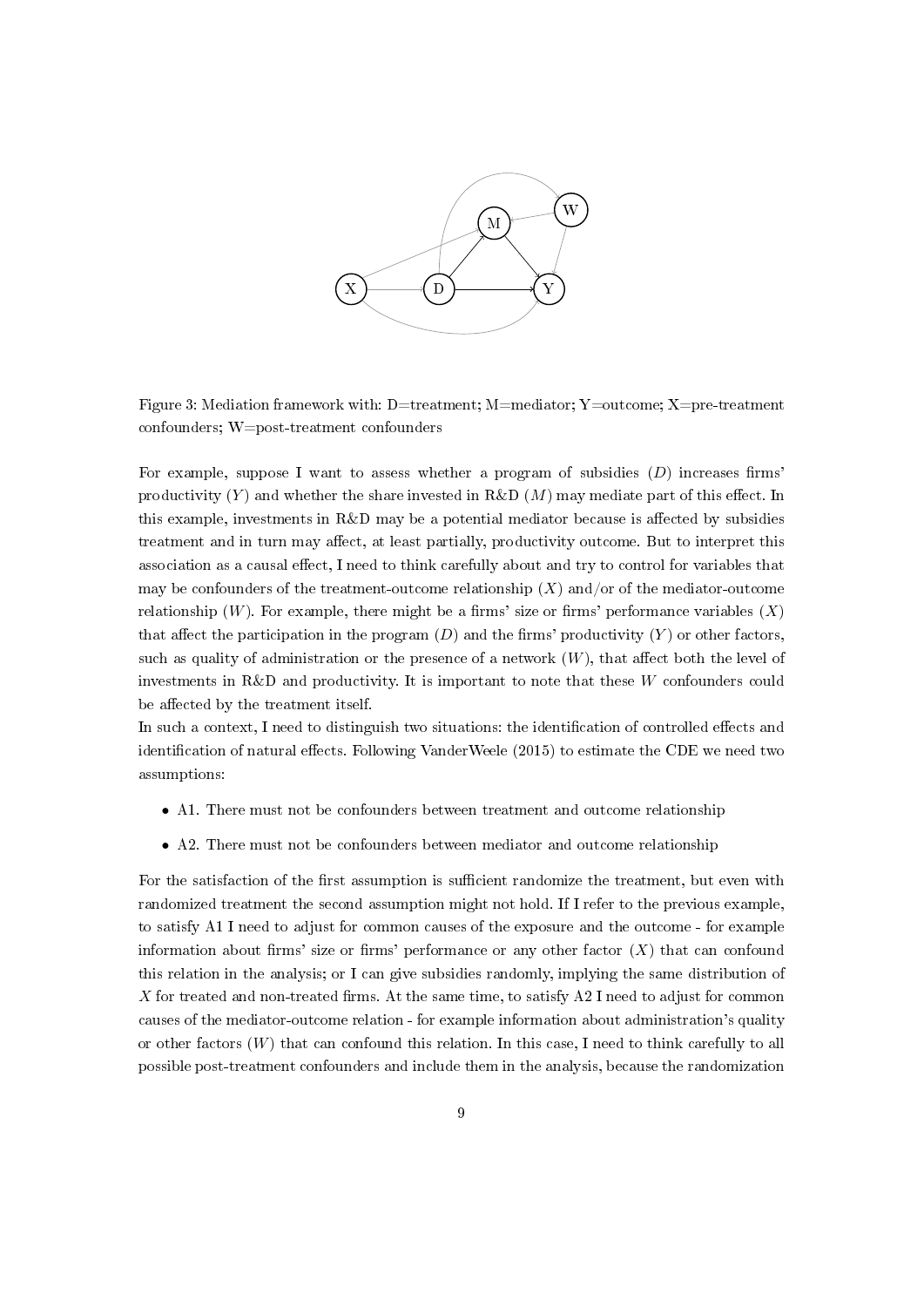of the treatment is not a sufficient condition to control for  $W$ .

To identify natural direct and indirect effects I need two more assumptions. In particular:

- A3. There must not be confounders between treatment and mediator relationship
- A4. There must not be confounders affected by the treatment between mediator and outcome relationship

Also in this case, to satisfy  $A3$  is sufficient randomize the treatment, but again for the fourth assumption this is not enough. In particular, A4 is a strong assumption, because it requires that there is nothing on the pathway from the treatment to the mediator that also affects the outcome. This assumption is more plausible if the mediator occurs shortly after the treatment (VanderWeele and Vansteelandt, 2009). If I consider again the previous example, the size of the firm could be a confouder of the treatment-mediator relation and then it must be included in the set of covariates  $(X)$  or I can randomly assign D. But if I consider A4, I have to take into account possible factors that could be affected by the treatment and that in turn affect the mediator and/or the outcome. For example, firms that receive subsidies could have more benefits (tax, bureaucratic) that could in turn affect  $R&D$  investments and productivity. The problem with this assumption is that, even if I have in mind these factors before the analysis, I can't have the exact measure of these confounders, because I don't know before the value that they will assume after the treatment.

Another example could be the effect of a job training program  $(D)$  on the probability to find a job  $(Y)$ . It could be possible that the program is designed in two steps: the first part of the program in which I can find different activities and a second part in which there is, for example, a PC course  $(M)$ . In this kind of design, I can study how much the probability to find a job increases thanks to the PC course and/or thanks to the other components of the job training program. Also in this case, to correctly identify the direct and the indirect effect I must be sure to satisfy the previous four assumptions. In other words, I have to control for all possible pre-treatment confounders, like gender, age, education, kind of job, how long the individual is unemployed and so on, and I have to control for all possible post-treatment confounders, eventually affected also by the treatment, like the previous knowledge of PC, attitude and so on.

It is important to note that assumptions 1-4 implicitly imply an assumption of temporal ordering (Cole  $\&$  Maxwell, 2003). If the temporal ordering assumptions were not satisfied, then neither would the no unmeasured confounding assumptions, and then the association would not represent causal effect. For this last assumption it is important to use panel data to measure the various factors at different time: such framework consisting of an initial treatment, an intermediate mediator, a final outcome and, possibly, observed covariates. Differently, with cross sectional data, I cannot determine the direction of causality or the relative magnitude of the two possible directions that causality may operate and I cannot distinguish between mediation and confounding (see for instance, Baron & Kenny, 1986). In addition, it is important to have in mind a strong theory to give the right causal interpretation,. Another issue is that when the treatment, the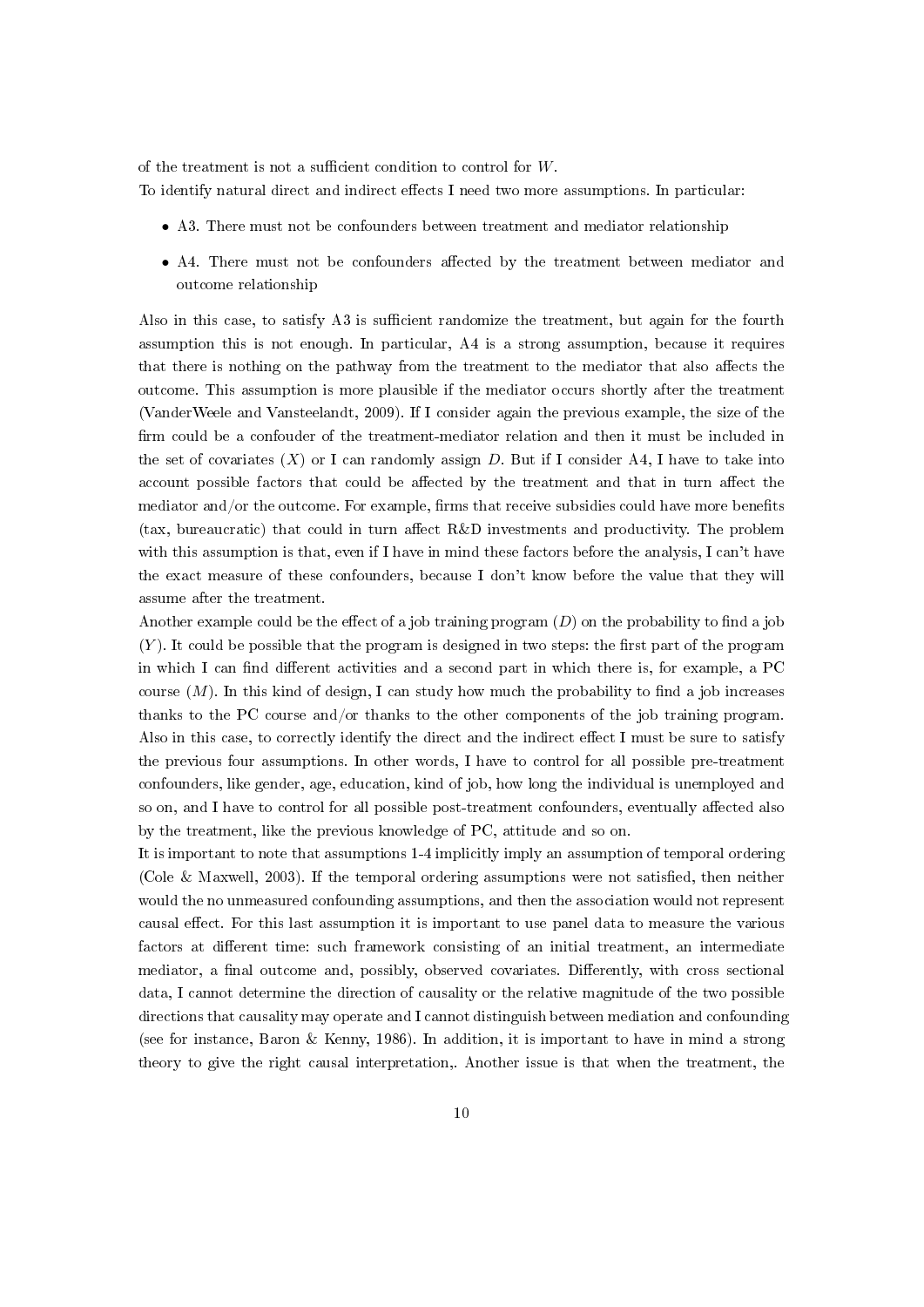mediator and the outcome vary over time, we have to control for the prior values of these variables to make no confounding assumptions more plausible and to rule out the possibility of reverse causality (T. J. Vanderweele, 2015): even if I know the temporal ordering, it is possible that prior values of the variables serve as the most important confounding variables.

#### 3.2 Identification under Sequential Ignorability

The key insight is that under randomized designs ATE is identified, but direct and indirect effect are not. Even in the presence of a double randomization of the treatment and the mediator the effects of interest are not identified without further assumptions. In fact, even if both treatment and mediator are exogenous, and then the conventional exogeneity assumption is satisfied, simply combining the effect of T on M and the effect of M on Y is not sufficient for the identification of the indirect effect. The assumption called "Sequential Ignorability" is a partial solution to this problem and so far the most used. There are different interpretations of this assumption, with different implications and different formalizations. The most used version and maybe the most flexible is the one given by Imai, Keele and Yamamoto (2010). Formally, it is expressed as:

$$
\{Y_i(d',m), M_i(d)\} \perp D_i | X_i = x \tag{4}
$$

$$
Y_i(d', m) \perp M_i(d) | D_i = d, X_i = x \tag{5}
$$

where:

$$
Pr(D_i = d | M_i = m, X_i = x) > 0
$$
\n(6)

$$
\forall d \in \{0, 1\} \text{ and } m, x \text{ in the support of } M, X^6
$$

The first part of the sequential ignorability assumption, equation  $(4)$ , is the classical conditional independence of the treatment, also known as no-omitted variable bias, conditional exogeneity or unconfoundedness, see for instance Imbens (2004). By equation (4), there are no unobserved confounders jointly affecting the treatment and the mediator and/or the outcome given  $X$ , meaning that I can consistently identify the effect of D on Y and D on M. In non-experimental designs, the validity of this assumption hinges on the richness of pre-treatment covariates, whereas in experimental designs, this assumption holds if the treatment is either randomized within strata defined by X or randomized unconditionally<sup>[7](#page-11-1)</sup>. The second part of sequential ignorability assumption, equation  $(5)$ , states that there are no unobserved confounders jointly affecting the mediator and the outcome once I condition on D and X. It means that there are no unobserved confounders between mediator and outcome, ruling out the presence of post-treatment confounders not captured by X. This is a strong assumption because randomizing both treatment and

<span id="page-11-0"></span> $^6$ Imai, Keele, Tingley and Yamamoto (2011) wrote this common support assumption as:  $0 < Pr(D_i = d|X_i = d)$ x) and  $0 < P(M_i = m | D_i = d, X_i = x)$  for  $d = 0, 1$  and all x and m in the support of X and M.

<span id="page-11-1"></span> $^7$ In this case, the stronger version of the assumption  $\{Y_i(d',m), M_i(d), X\} \perp D_i$  is satisfied.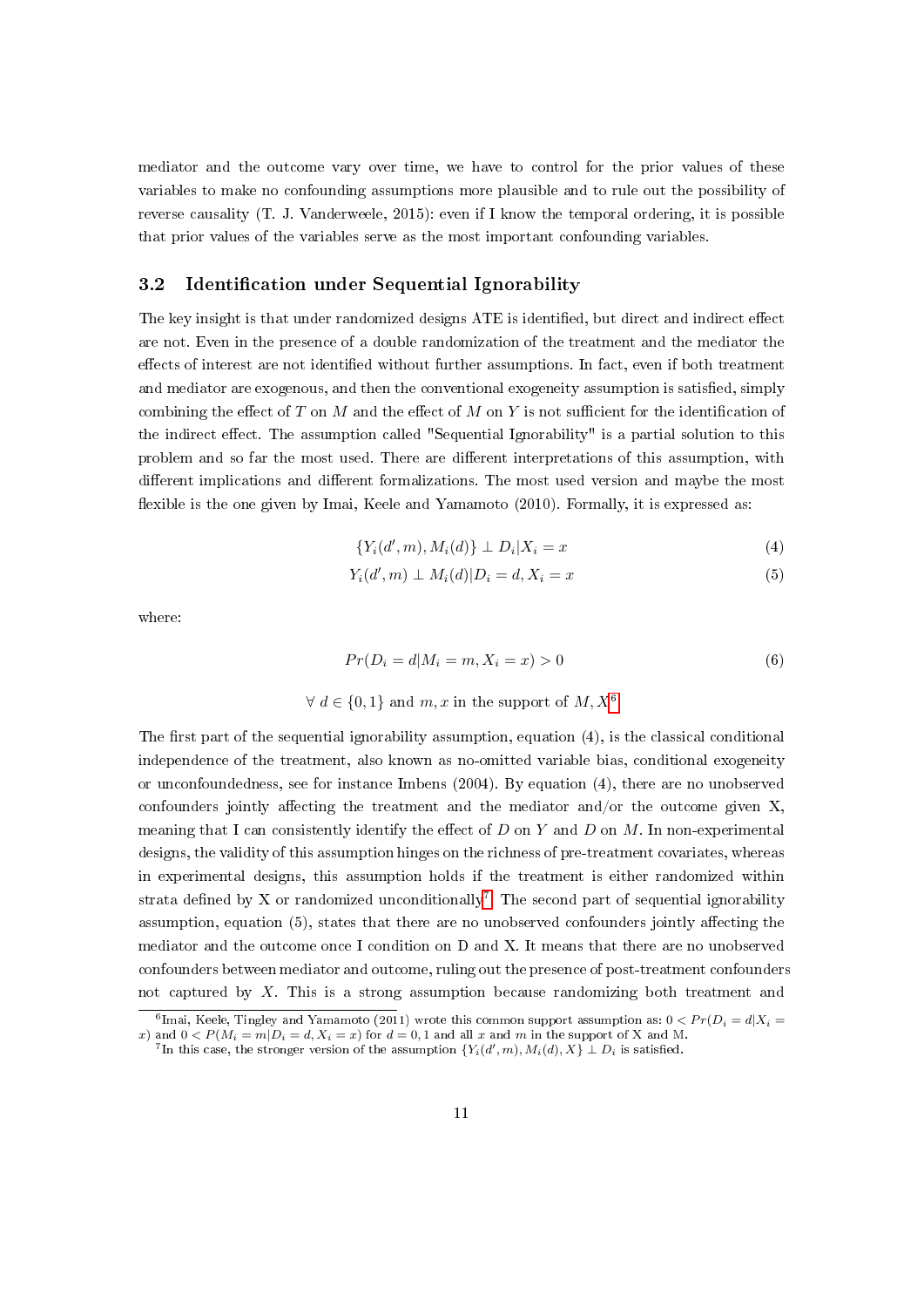mediator does not suffice for this assumption to hold; in addition to this, it is more plausible if treatment and mediator are measured at a short distance, as I mentioned in the previous subsection. The last part of sequential ignorability, equation (6), is the common support assumption. It states that the conditional probability to receive or not receive the treatment given M and X, recalling the propensity score literature, is larger than zero<sup>[8](#page-12-0)</sup>. By Bayes' theorem, this version of common support implies that  $Pr(M_i = m | D_i = d, X_i = x) > 0$  if M is discrete or that the conditional density of M given D and X is larger than 0 if M is continuous. The main implication of the equation (6) is that conditional on X, the mediator state must not be a deterministic function of the treatment, otherwise no comparable units in terms of the mediator are available across different treatment states (Huber, 2019). In other words, there must be different values of M once I condition on  $D$  and  $X$ , in order to compare different mediator states inside the same group dened by the treatment status. Under sequential ignorability (equations 4-6), it is possible to identify causal mechanisms, in particular, I can get the nonparametric identification of the counterfactual quantity  $E[Y_i(d, M(d') | X_i = x]$ , proved by Imai, Keele and Yamamoto (2010), implying the nonparametric identification of the average natural direct (ADE) and the average natural indirect effect (ACME). In the standard causal mediation analysis the nonparametric identification of the counterfactual quantity is the following:

$$
E[Y_i(d, M_i(d'))|X_i = x] =
$$
  
=  $\int E(Y_i(d, m)|M_i(d') = m, X_i = x] dF_{M_i(d')|X_i=x}(m)$   
=  $\int E(Y_i(d, m)|M_i(d') = m, D_i = d', X_i = x] dF_{M_i(d')|X_i=x}(m)$   
=  $\int E(Y_i(d, m)|D_i = d', X_i = x] dF_{M_i(d')|X_i=x}(m)$   
=  $\int E(Y_i(d, m)|D_i = d, X_i = x] dF_{M_i(d')|D_i=d', X_i=x}(m)$   
=  $\int E(Y_i(d, m)|M_i = m, D_i = d, X_i = x] dF_{M_i(d')|D_i=d', X_i=x}(m)$   
=  $\int E(Y_i|M_i = m, D_i = d, X_i = x] dF_{M_i(d')|D_i=d', X_i=x}(m)$   
=  $\int E(Y_i|M_i = m, D_i = d, X_i = x] dF_{M_i|D_i=d', X_i=x}(m)$ 

where, assuming a continuous mediator, the first equality follows from the law of iterated expectation; equation (4) is used to establish the second, the fourth and the last equalities; equation  $(5)$  is used to establish the third and the fifth equalities, whereas the sixth equality follows from the fact that  $M_i = M_i(D_i)$  and  $Y_i = Y_i(D_i, M_i(D_i))$ , also known as observational rule (T. VanderWeele, 2015) or consistency assumption (Imai, Keele, Tingley and Yamamoto, 2011).

<span id="page-12-0"></span> $^8\rm{In}$  the classical causal analysis to identify the ATE I face the weaker common support assumption:  $Pr(D_i=$  $d|X_i = x) > 0$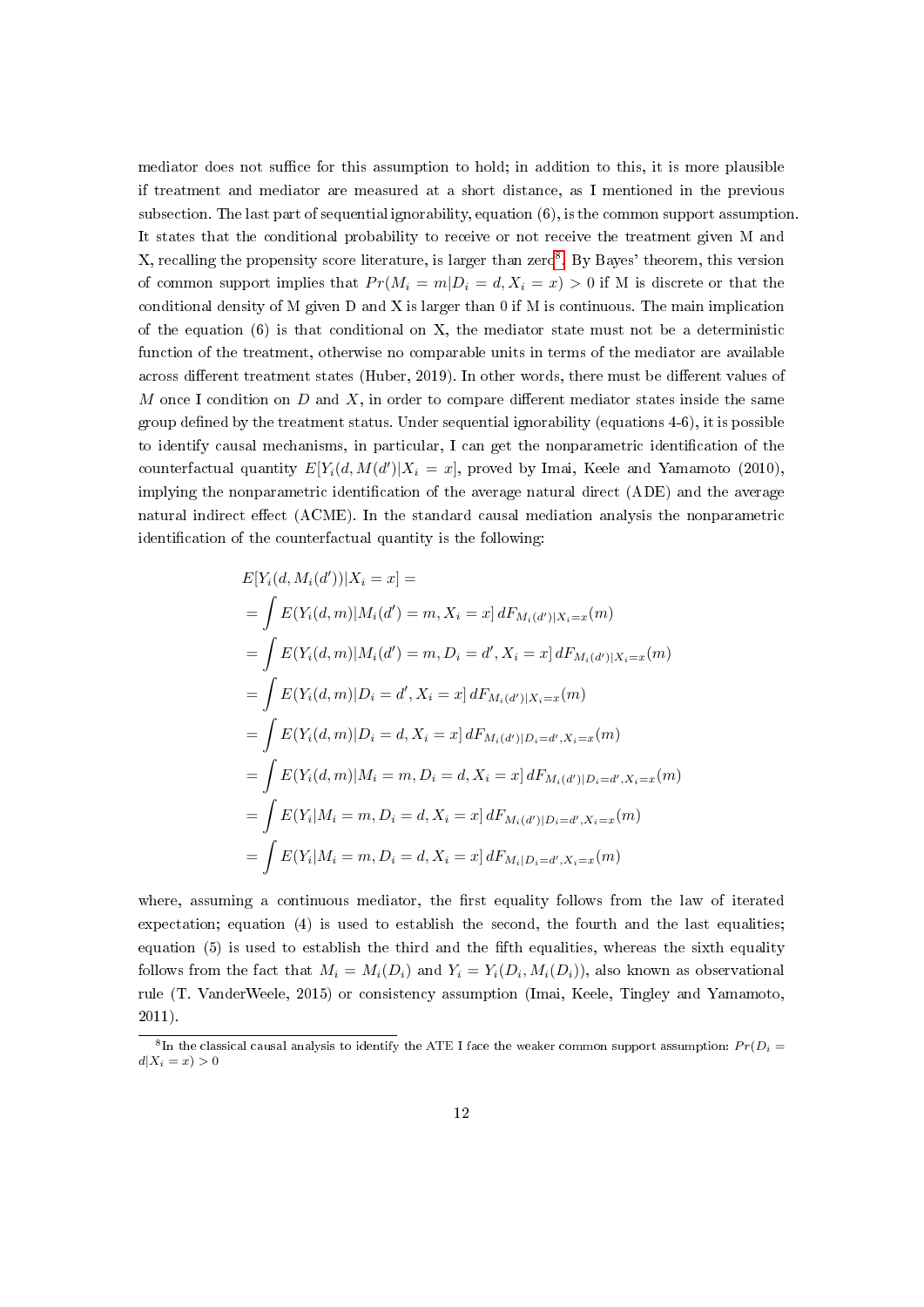Sequential ignorability used in the counterfactual analysis is crucially different  $w.r.t.$  the classical exogeneity assumption used in the structural models. In particular, as I said before, to identify causal mechanisms, and then the indirect effect that goes from  $T$  to  $Y$  through  $M$ , is not sufficient randomize both treatment and mediator. Differently, if I use structural models, it is required to satisfy only the exogeneity assumption, meaning that it's sufficient the double randomization of  $T$  and  $M$ . Nevertheless, the resulting estimation is consistent only if there is not heterogeneity effect. In particular, in the first case I can identify the causal mediation effect  $(T \to M \to Y)$ in which I am interested in, whereas in the second case I can just identify the causal effect of the mediator  $(T \to M$  and  $M \to Y)$ . These two quantities coincide only in the absence of heterogeneity. Under exogeneity assumption and in the absence of heterogeneity, then, I can consistently estimate only CDE, because in this particular case this quantity is equal to NDE. The interesting fact is that, in the presence of heterogeneity, the exogeneity assumption still holds if treatment and mediator are randomized, but the correlation between the error terms of M and Y is different from 0, implying biased estimations of the effects, that structural models are not able to capture.

#### 3.3 Other interpretations of Sequential Ignorability

The main limit of this result is that the nonparametric identification works only if I don't condition on post-treatment confounders, implying that the set of pre-treatment observable confounders must be sufficient to control for them, requirement not always credible. This issue has been addressed by Robins (2003). In his fully randomized causally interpreted structured tree graph model  $(FRCISTG)$ , he used a different version of sequential ignorability: the first part is the same of equation (4), whereas equation (5) is replaced by  $Y_i(d', m) \perp M_i(d) | D_i = d, Z_i = z, X_i = z$ x, where  $Z$  is a vector of post-treatment confounders. This is an important practical advantage because permits to control for observable variables that could confound the relationship between the mediator and the outcome. But it comes at the cost of adding the parametric assumption of non-interaction between direct and indirect effect:  $Y_i(1,m) - Y_i(0,m) = B_i$ , where  $B_i$  is a random variable independent of  $m$ . This condition has two implications: (i) absence of heterogeneity; (ii) the same value of the direct effect regardless the level of the mediator, i.e. the independence between the direct and the indirect effect. Therefore, it exists an important trade-off: if I condition on post-confounders, I need to assume a non-interaction assumption to identify natural effects, which is very restrictive condition and it doesn't permit a nonparametric identification. On the other hand, if I don't condition on post-treatment confounders, but assuming that all the  $X$ 's are sufficient to control for them, I can identify the effects nonparametrically without any parametric restrictions.

Another formalization of Sequential Ignorability is given by Pearl (2001). In particular, in his Theorem 1 and Theorem 2 for the identification of the average natural direct effect and in Theorem 4 for the identification of the average natural indirect effect, he used a different set of assumptions arriving anyway at the same expression of ADE and ACME given by Imai,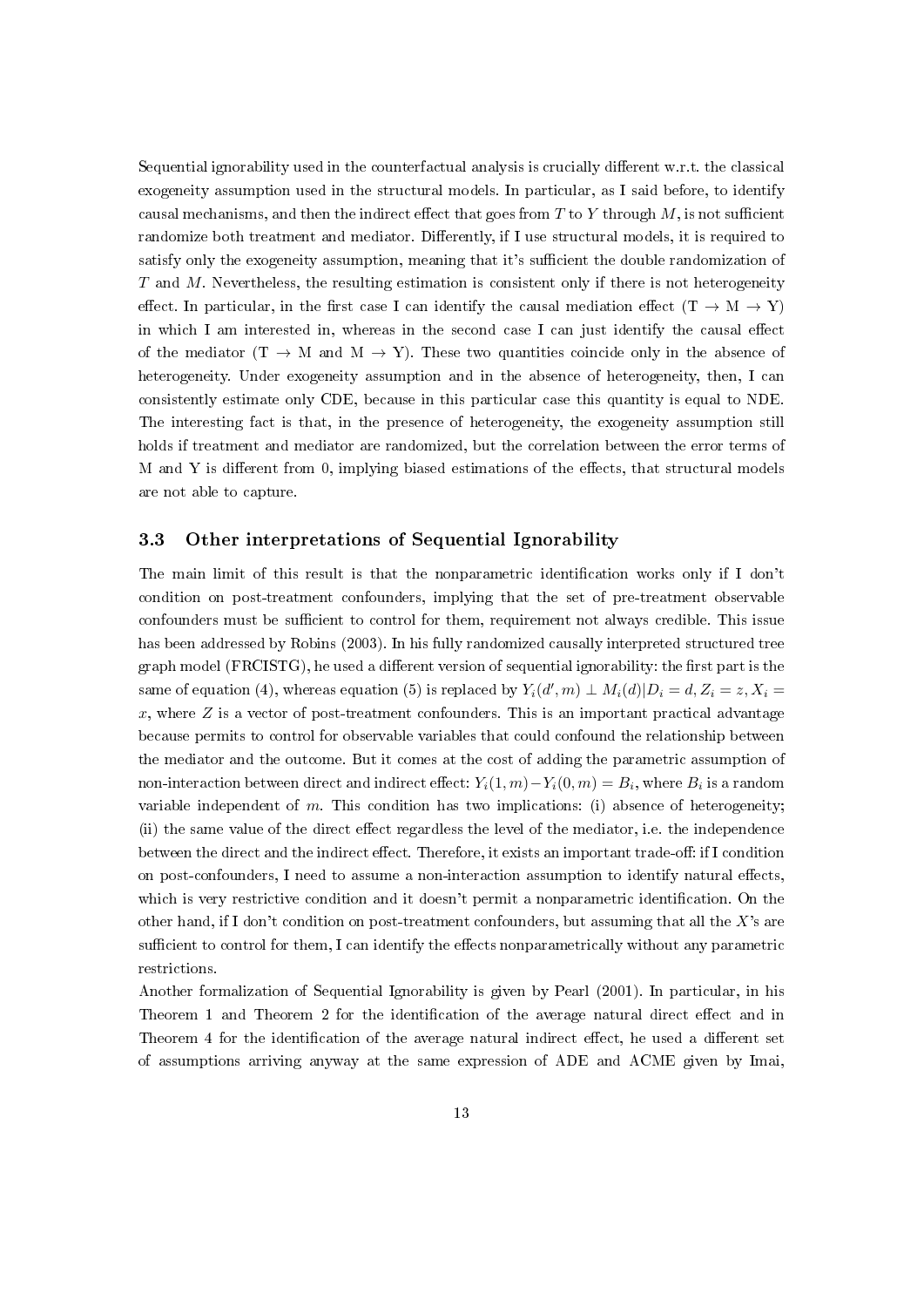Keele and Yamamoto (2010). It is important to note that sequential ignorability implies Pearl's assumptions, whereas the converse in not always true, but in practice, the difference is only technical. Another advantage of sequential ignorability is that it is easier to interpret than Pearl's assumptions, in which I have an independence between two potential quantities<sup>[9](#page-14-0)</sup>. This difficulty in the interpretation is pointed out also by Pearl himself: "Assumptions of counterfactual independencies can be meaningfully substantiated only when cast in structural form"[10](#page-14-1). In contrast, in the second part of sequential ignorability, eq. (5), I have the observed value  $M_i(d)$  independent of potential outcome, in other words  $M_i$  is effectively randomly assigned given  $D_i = d$  and  $X_i = x$ , a concept that is easier to understand.

A further version of sequential ignorability is given by Petersen, Sinisi and Van der Laan (2006). They split equation (4) into two parts:  $Y_i(d,m) \perp D_i | X_i = x$  and  $D_i \perp M_i(d) | X_i = x$ , whereas equation (5) is the same<sup>[11](#page-14-2)</sup>. This is just a mathematical difference, because in experimental designs, in which treatment is randomized, equation (4) is equivalent to them. To identify the natural direct effect they also assume that the potential value of mediator under non-treatment state is independent of the potential outcome. Formally,  $E[Y_i(d, m) - Y_i(0, m)|M_i(0) = m, X_i =$  $x] = E[Y_i(d, m) - Y_i(0, m) | X_i = x]$ , meaning that the potential value of the mediator under non treatment state,  $M_i(0)$ , doesn't give any additional information on the effect of the treatment. This additional assumption is necessary to identify the counterfactual quantity  $Y(d, M(0))$ . Anyway, if treatment is randomized this last assumption is not necessary for the nonparametric identification given by Imai, Keele and Yamamoto (2010), making their sequential ignorability a preferable solution once again.

#### 4 Quasi-experimental designs

As mentioned in the previous section, most recent research in mediation analysis considers more general identication approaches based on the potential outcome framework, commonly used in treatment evaluation (Rubin, 1974) to overcome the limits of structural models. The gold standard of this approach is the randomness of the treatment, a condition that is easily met in experiments. When treatment or mediator cannot be determined exogenously, the only way to estimate the parameters of interest and give them a causal interpretation is to use quasiexperimental designs, in which endogeneity can be controlled under particular assumptions. Mediation analysis borrowed these methods from causal literature in order to identify and estimate causal mechanisms, but, nowadays, there are only few studies using these approaches. Can be found some examples in Instrumental variables (See for example Robins and Greenland, (1992); Geneletti (2007); Imai et el. (2013); Powdthavee et al. (2013); Burgess et al. (2015); Jhun (2015); Frölich and Huber (2017)), Difference-in-differences (see Deuchert, Huber and Schelker

<span id="page-14-0"></span><sup>&</sup>lt;sup>9</sup>The assumption given in Pearl(2001) is:  $Y_i(d',m) \perp M_i(d)|X_i = x$ 

<span id="page-14-2"></span><span id="page-14-1"></span><sup>10</sup>See Pearl (2001), pag. 416

<sup>&</sup>lt;sup>11</sup>In particular, they use  $Y_i(d, m) \perp D_i|X_i = x$  and  $D_i \perp M_i(d)|X_i = x$  to identify controlled direct effect and they add equation (5) to identify natural direct effect.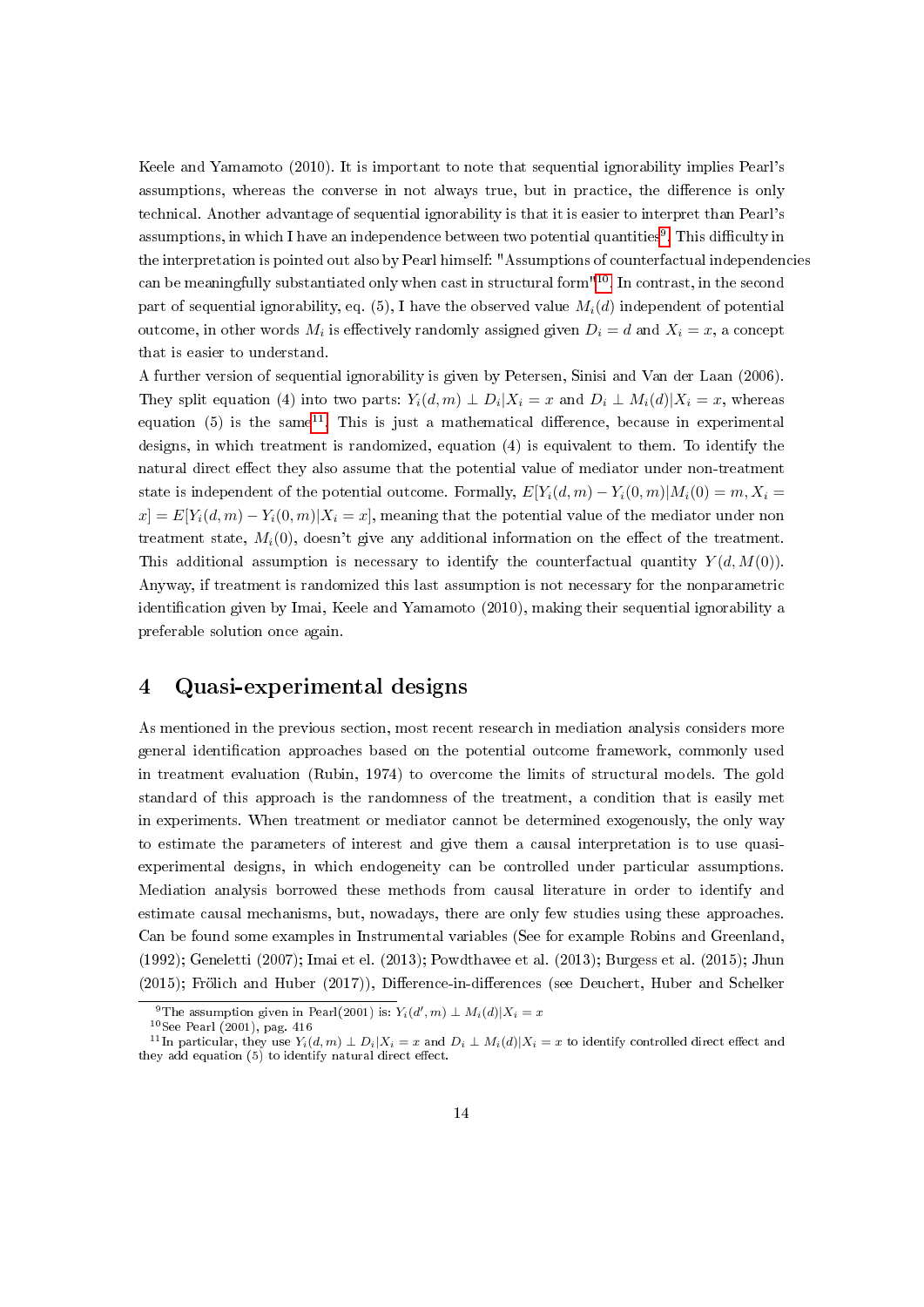(2018); Huber and Steinmayr (2017)) and synthetic control (see Mellace and Pasquini (2018)), while, at the best of my knowledge, there are not still studies using regression discontinuity design<sup>[12](#page-15-0)</sup>. In the next section I will discuss some of them.

#### 4.1 Instrumental variables

Recently, part of the literature tried to study causal mechanisms through instrumental variables (IV) methods (see Robins and Greenland (1992); Imai et al. (2013) from many others). The reason is that, in some empirical applications, sequential ignorability is not a credible assumption to rule out the presence of post-treatment confounders and an instrument could be an important tool to solve the problem of the mediator's endogeneity. In other cases, also the treatment is not exogenous even after conditioning on a set of pre-treatment covariates and a second instrument could be used for this kind of endogeneity. Can be found two different ways in which mediation analysis with IV has been dealt. Some authors identified direct and indirect effects through structural models. For example, Powdthavee, Lekfuangfu and Wooden (2013) studied the impact of education on subjective well-being (SWB) through the mediator income. They used different timing of education laws across states of Australia and shocks in personal income (such as lottery wins etc.) as instruments respectively of treatment and mediator. Assuming the independence between instruments, they estimate the direct and indirect effect using the structural equation model (see Baron & Kenny, 1986), inside a 2SLS framework. Other studies used two instruments and a parametric identification such as Burgess et al. (2015) and Jhun (2015). Ten Have et al. (2002) used treatment-covariates interactions as instruments for the mediator, but imposing the absence of the treatment-mediator, mediator-covariate and treatment-covariate interactions in the outcome model, implying an identification based on strong structural restrictions. The limit of this structural methods is that they don't allow for the existence of a heteorgeneous effect between direct and indirect effect.

The second way in which mediation analysis with IV can be studied is using the potential outcome framework. An important contribution is given by Chen, Chen and Liu (2017), who studied the gender of the second born on the first born education outcome, through the sibling size (also interpreted as fertility choice) mediator. In their study, they assume a randomized sibling gender and they use a twinning indicator at the second birth as instrument for the mediator (following the studies of Rosenzweig and Wolpin (1980); Black, Devereux and Salvanes (2005); Angrist, Lavy and Schlosser (2010)). Their IV estimates give a causal interpretation limited only to complying families, whose sibling size would rise with twinning at the second birth, i.e.  $M(Z = 1) > M(Z = 0)$ , but, on the other hand, allowing for heterogeneous effect, i.e. interaction between treatment and mediator. In particular, they found that having a younger brother lowers the potential sibling size of a first-born girl to a degree that the positive indirect effect cancels out the negative direct effect on her education outcomes, resulting in a near zero

<span id="page-15-0"></span> $12$ See M. Angelucci, V. Di Maro (2010): they provide a practical guide for the identification of treatment effect on eligibles and the indirect effect on ineligibles based on conditional independence, RD and IV assumptions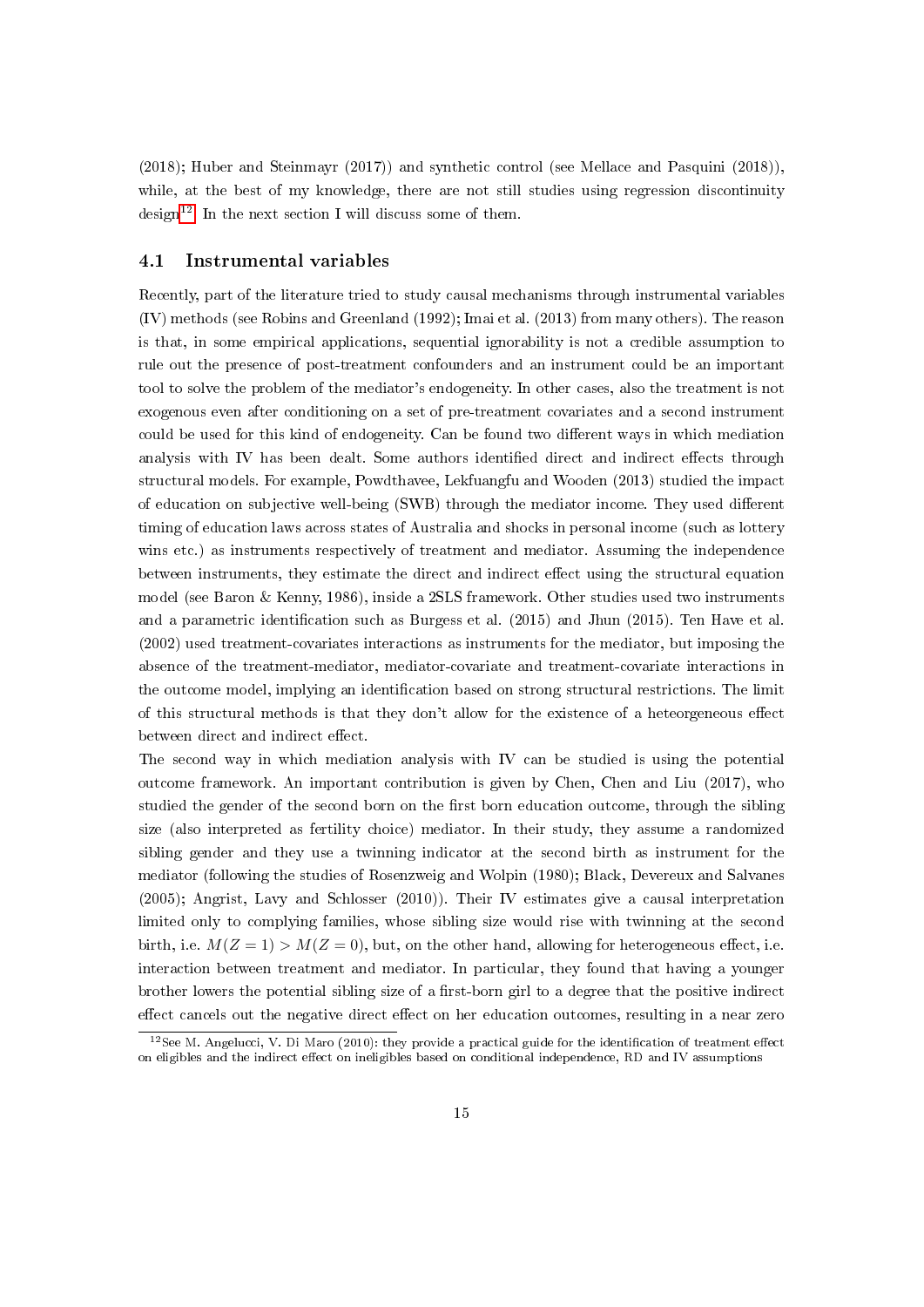total effect. These results offer new evidence about gender bias in family settings that has not been detected in the previous literature. This was possible thanks to the decomposition of the total effect and thanks to the presence of heterogeneity captured by the interaction between sibling size and sibling gender. A second contribution using the potential outcome approach is given by Frölich and Huber (2017). They used a counterfactual framework and join a nonparametric identification using two different instruments respectively for treatment and mediator, allowing, then, for the endogeneity of them. In addition, both instruments and mediator can be discrete or continuous. The main advantage of their result is that they identify natural and controlled effects for all treatment compliers, overcoming the limit of identification only of the controlled direct effect for subpopulations defined on compliance in either endogenous variable (see Miquel, 2002). They applied this method on two empirical studies. One of them is about the effect of education on the social life outcome through income. Treatment is instrumented by an increase in the UK minimum school leaving age in 1971 from 15 to 16 years (see also Oreopoulos, (2006) and Brunello et al., (2013)), whereas the annual individual income is instrumented by windfall income (Lindhal,  $(2005)$  and Gardner and Oswald,  $(2007)$ ). They found a positive effect of education on social life functioning, but disentangling the total effect on compliers (LATE) showed a positive direct effect, whereas the indirect effect is close to 0 and not significant. They then conclude that education affects social functioning, but through different mechanisms than income (Huber and Frölich, 2017).

#### 4.2 Difference-in-differences

The first contribution that deals the identification of direct and indirect effect using a different framework than sequential ignorability and instrumental variables approach is given by E. Deuchert, M. Huber and M. Schelker (2018). They disentangle the total effect basing on a difference-indifferences (DID) approach within subpopulation or strata (Frangakis and Rubin, 2002) defined upon the reaction of a binary mediator to treatment, implying the presence of four subpopulations: always takers, never takers, compliers and defiers (see for instance Angrist, Imbens and Rubin, 1996). In particular, they identify the direct effect on always takers and never takers, whose mediator doesn't react to treatment, i.e. treatment doesn't change the mediator's state, corresponding to the controlled direct effect, and then they identify the indirect effect and the direct effect on compliers, whose mediator reacts to treatment. The main assumptions that they use are the classical random treatment assignment; the second one is the monotonicity assumption that comes from the local average treatment effect (LATE) literature (see Imbens and Angrist, 1994; Angrist, Imbens and Rubin, 1996), ruling out the presence of defiers. The last important set of assumptions is the common trend assumptions, which come from the DID literature, but now defined across strata. This fact permits to control for post-treatment confounders and it allows for differences in the effects of unobservable confounders on specific potential outcomes across strata, as long as these differences are time constant. As discussed in this paper, the identification of the effects of interest under principal strata in mediation has been criticized for not permitting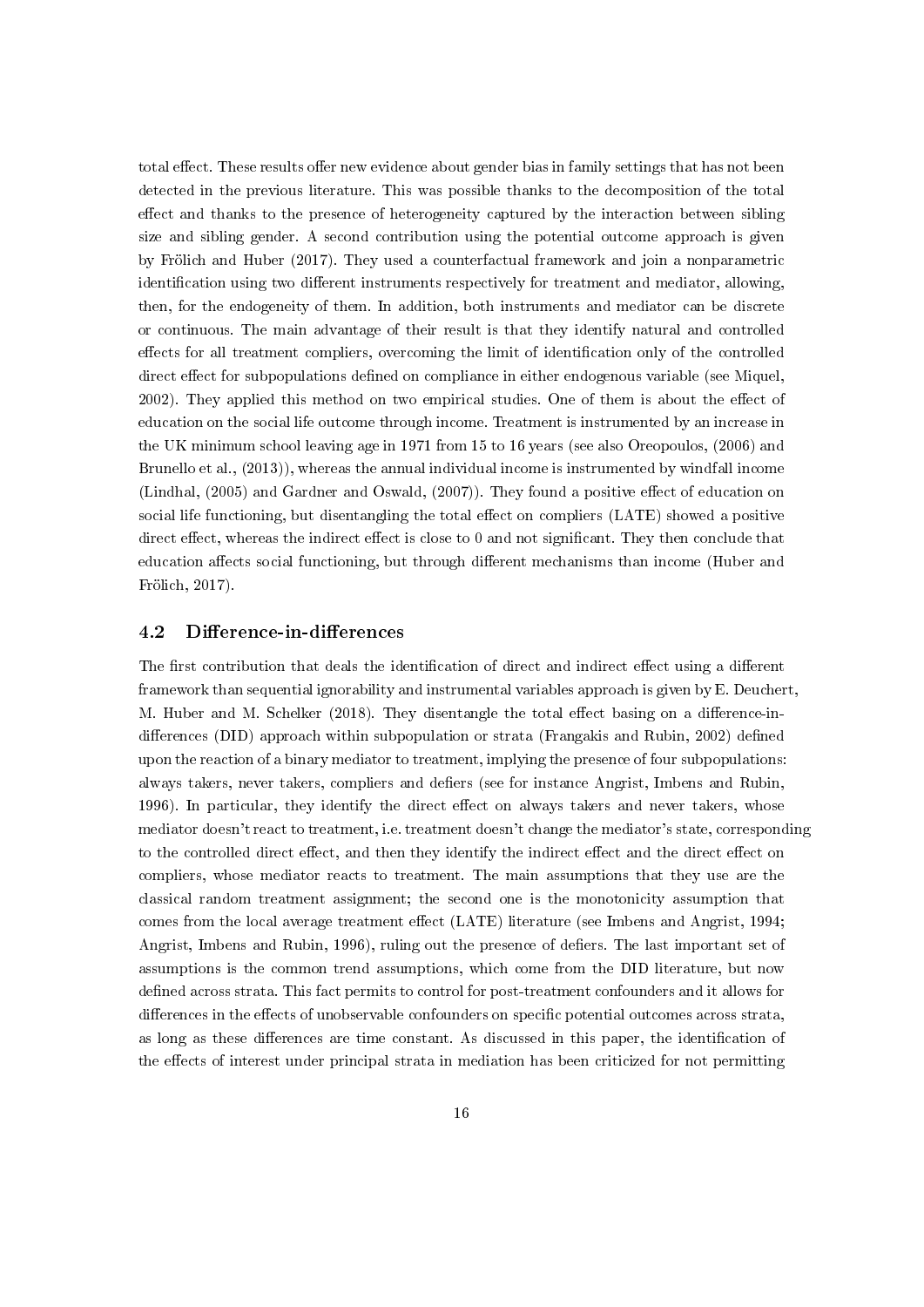a decomposition of direct and indirect effect on compliers in a DID framework and focussing on subgroups that may be less interesting than the entire population (VanderWeele 2008). But thanks to previous set of assumptions the authors identify the effects on compliers and they present an empirical application in which the effect on subgroups is relevant for political decision making<sup>[13](#page-17-0)</sup>. A second critique is about confusion made in the literature between mediation and principal stratification causal effects (VanderWeele 2012). In particular, it is important to note that  $E[Y_1 - Y_0|M(1)] = 1, M(0) = 0$  is the total causal effect of treatment on the outcome for the compliers subgroup and it doesn't always correspond to the mediated effect. To notice this fact, can be observed that this effect can be nonzero even if the intermediate variable has no effect on the outcome, meaning that M is not a mediator. This happens whenever M is a surrogate for the effect of the treatment on the outcome: surrogacy concerns whether the effect of a treatment on an outcome can be predicted by the effect of a treatment on an intermediate variable, whereas mediation concerns whether the effect of treatment goes to the outcome through the mediator. A good surrogate may be often a mediator, but it need not be (Vander Weele, 2012). Principal stratification is a good framework to capture surrogacy, whereas natural effects (Pearl  $2001$ , from many others) are the appropriate concept to study mediation. An intuitive example is given by Lindsay Page (2012), who provides evidence that Career Academies program  $(D)$  had a substantial effect on subsequent earnings  $(Y)$  those for whome the program would change exposure to the world-of-work  $(M)$  but not those for whome it would not change exposure to the world-of-work. In her analysis, she used a Bayesian approach to principal stratification and she used covariates to attempt to predict which principal stratum different individuals belong to. But, even if these assumptions hold, it could happen that there are still some unmeasured confounders of the mediator-outcome relationship, like motivation  $(U)$ , that make M a surrogate rather than a mediator, like in Figure [4.](#page-17-1)



<span id="page-17-1"></span>Figure 4: Principal strata causal effect with no mediation

A possible solution is to study mediation with principal strata approach, but adding the sequential ignorability assumption to rule out the potential presence of post-treatment confounders.

<span id="page-17-0"></span><sup>&</sup>lt;sup>13</sup>The empirical application is about the Vietnam draft lottery in the US (1969-1972) on political preferences and personal attitudes. The mediator of interest is military service during the Vietnam War.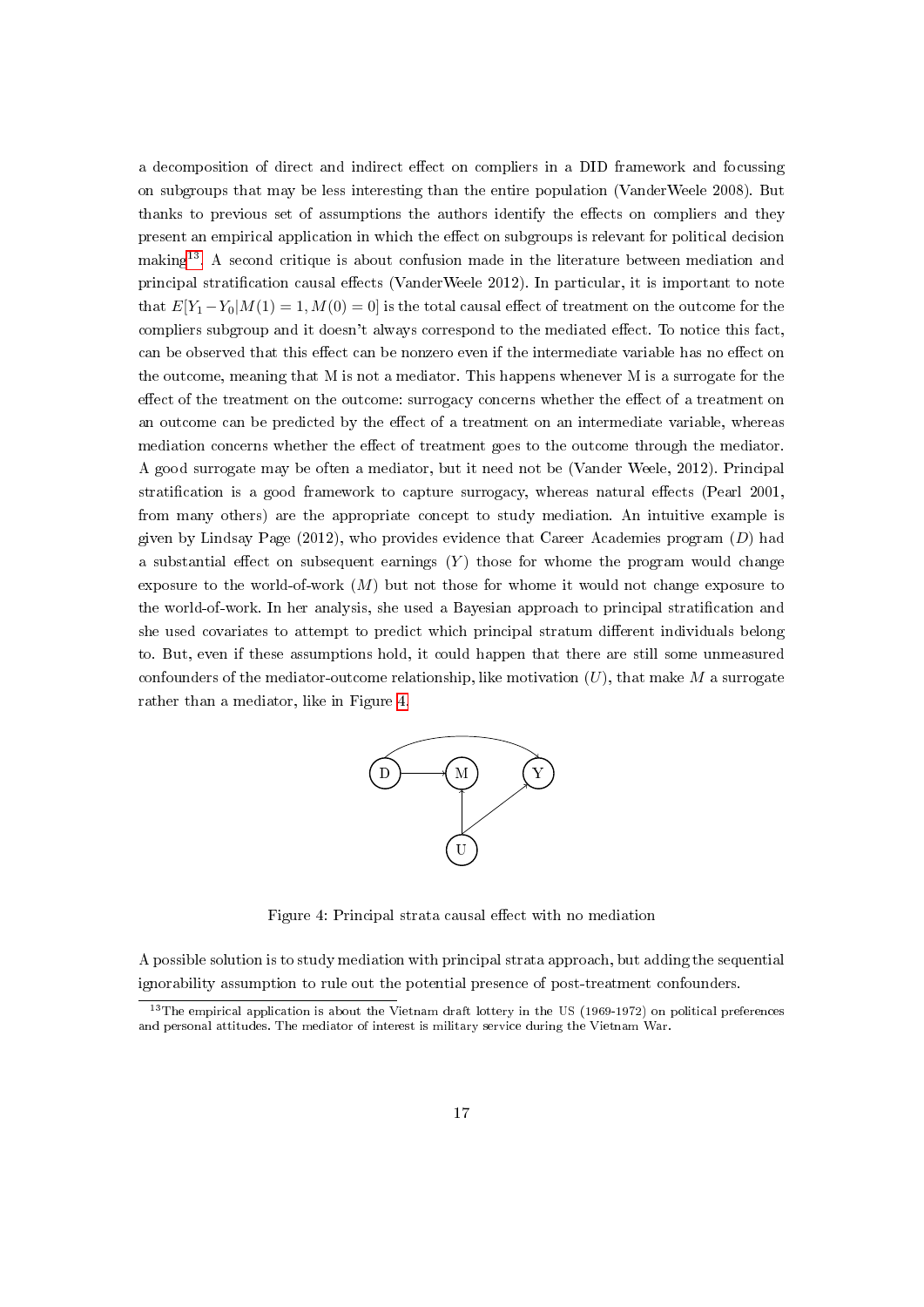#### 4.3 Synthetic control

To the best of my knowledge, the only contribution that uses synthetic control method (SCM) to study causal mechanisms is given by G. Mellace and A. Pasquini (2018). The main advantage of this method is that it estimates total causal effects, even in presence of only one treated unit and few control units (Abadie and Gardeazabal (2003)). They develop a generalization of SCM that allows disentangling the total effect into its direct and indirect component defining a Mediation Analysis Synthetic Control (MASC). The procedure that they use consists in re-weighting control unit post-intervention outcomes by choosing weights that minimize the distance between treated and control in pre-intervention observable characteristics as well as in post-intervention values of mediator. This allows to mimic what would have happened to the treated in the absence of the intervention if her mediator were set to her potential mediator under treatment (Mellace and Pasquini, 2018). In particular, they use a dynamic factor model with interactive fixed effects as in Abadie et al. (2010).

#### 5 Conclusion

Mediation analysis is a promising methodology in economics, because it allows to study causal mechanisms of transmission of a policy without making unreliable and often restrictive assumptions: it permits to know, not only if a policy is working or not, but also why, going into a deeper level of analysis. In literature, there are not many economic applications and it could be due to technical difficulties and to the absence of clear methodological developments. I reviewed the pillars of this methodology, presenting current results and advancements and providing that it's a validated method, that can be used to investigate the changes that occur between inputs and outputs, answering the opened questions of economic studies. Causal mediation analysis is the statistical tool to understand causal mechanisms and it may bring to an improvement in the power of quantitative analysis of economic phenomena.

This paper provides a survey of methodological developments in causal mediation analysis in economics, with a specific focus on quasi-experimental designs. I presented several methods, often used by economists and statisticians, that are clearly useful and fruitful for economic causal analysis. In the first part, I defined direct and indirect effects, both formally and mathematically. Next, I discussed the main assumptions needed for the identification of the counterfactual quantities of interest, with particular attention to the sequential ignorability assumption. In the fourth section I reviewed the main studies that use quasi-experimental designs, a new frontier in this field, discussing in particular instrumental variables, difference-in-differences and synthetic control approaches.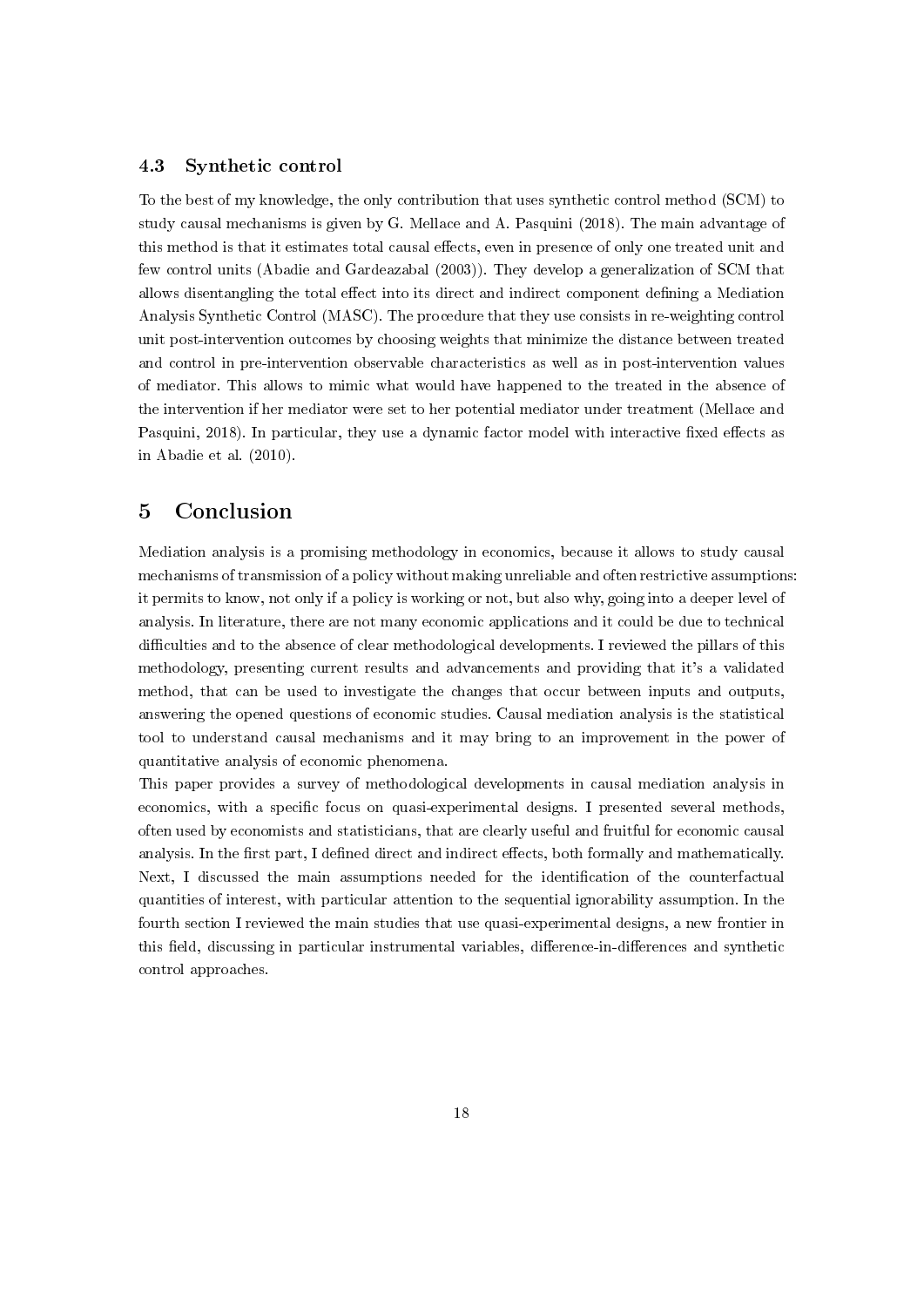#### References

- [1] Abadie, A., A. Diamond, J. Hainmueller (2010): "Synthetic control methods for comparative case studies: estimating the effect of california's tobacco control program", Journal of the american statistical association, 105(490), 493-505.
- [2] Abadie, A., J. Gardeazabal (2003): "The economic costs of conict: a case study of the Basque Country", American economic review, 93(1), 113-132.
- [3] Albert, J. M., S. Nelson (2011): "Generalized causal mediation analysis", Biometrics, 67, 1028-1038.
- [4] Angelucci, M., V. Di Maro (2010): "Program evaluation and spillover effects", Working paper, University of Michigan.
- [5] Angrist, J., G. Imbens, D. Rubin (1996): "Identification of causal effects using Instrumental Variables", Journal of American statistical association, 91, 444-472.
- [6] Angrist, J., Lavy V., Schlosser A. (2010): "Multiple experiments for the causal link between the quantity and quality of children", Journal of labor economics, 28(4), 773-824.
- [7] Baron R.M., Kenny D.A. (1986): "The moderator-mediator variable distiction in social psychological research: conceptual, strategic and statistical considerations", Journal of personality and social psychology, 51, 1173-1182.
- [8] Bijwaard, G. E., A. M. Jones (2018): "An IPW estimator for mediation effects in hazard models: with an application to schooling, cognitive ability and mortality", Empirical economics, pp. 1-47.
- [9] Black, S. E., P. J. Devereux, K. J. Salvanes (2005): "The more the merrier? The effect of family size and birth order on children's education", The quarterly journal of economics, 120(2), 669-700.
- [10] Brader, T., N. A. Valentino and E. Suhay (2008): "What triggers public opposition to immigration? Anxiey, group cues and immigration", American Journal of Political Sciences, 52(4), 959-978.
- [11] Burgess, S., R. M. Daniel, A. S. Butterworth, S. G. Thompson (2015): "Network mendelian randomization: using genetic variants as instrumental variables to investigate mediation in causal pathways", International journal of epidemiology, 44, 484-495.
- [12] Cerqua, A., G. Pellegrini (2013): "Do subsidies to private capital boost firm's growth? A multiple regression discontinuity design approach", Journal of public economics.
- [13] Chen, S. H.,Y. C. Chen, J. T. Liu (2017): "The impact of family composition on educational achievement", forthcoming in the journal of human resources.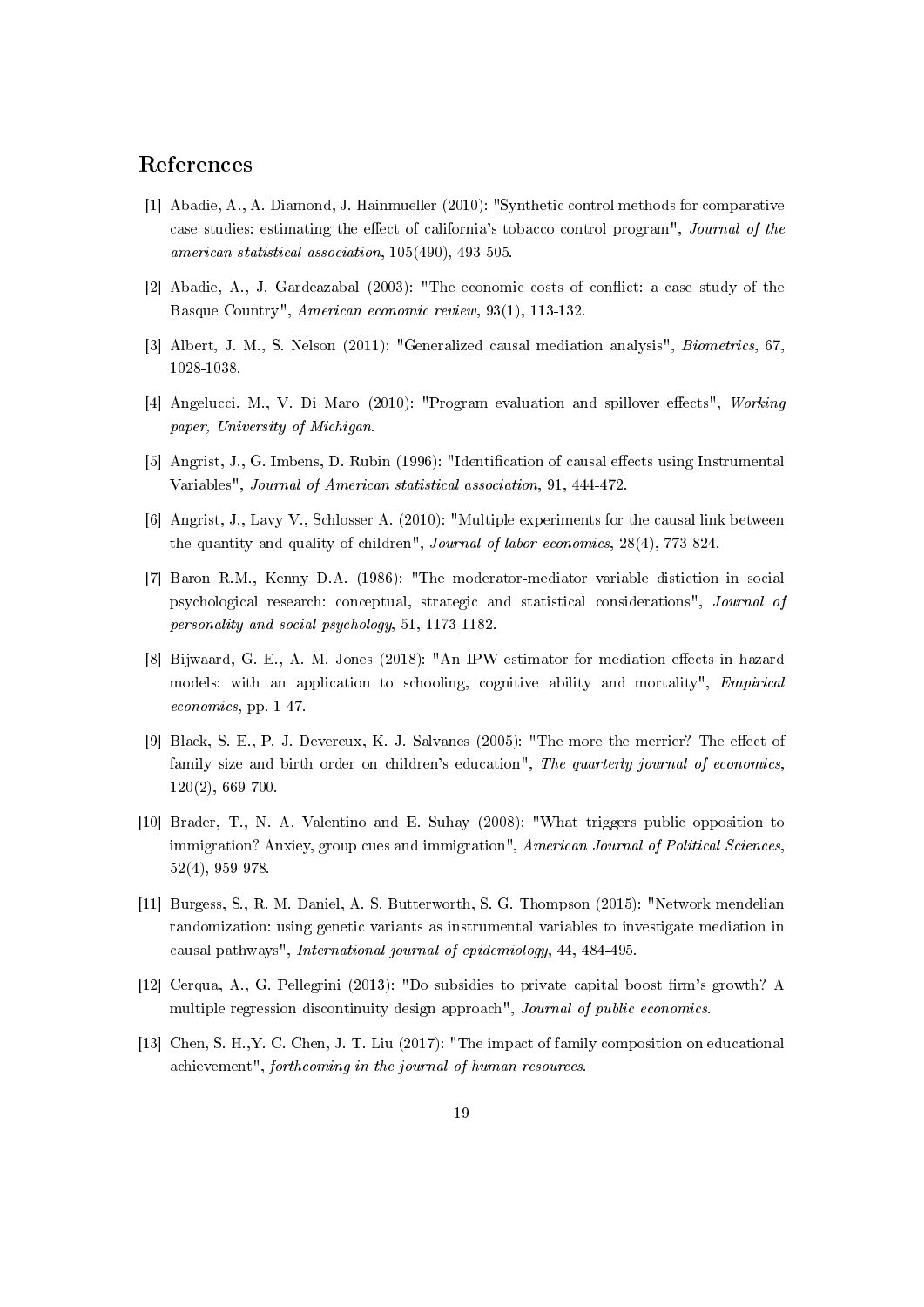- [14] Cole, D. A., S. E. Maxwell (2003): "Testing mediational models with longitudinal data: questions and tips in the use of structural equation modeling", Journal of abnormal pshychology, 112, 558-577.
- [15] Cox, G. W., J. N. Kats (1996): "Why did the incumbency advantage in U.S. House elections grow?", American journal of political science, 20(2), 478-497.
- [16] Deuchert, E., M. Huber, M. Schelker (2017): "Direct and indirect effects based on differencein-differences with an application to political preferences following the Vietnam draft lottery", Journal of Business & Economic statistics, 1537-2707.
- [17] Flore C. A., A. Flores-Lagunes (2009): "Identification and estimation of causal mechanisms and net effects of a treatment under unconfoundedness", IZA DP No.  $4237$ .
- [18] Frangakis, C., D. Rubin (2002): "Principal stratication in causal inference", Biometrics, 58, 21-29.
- [19] Frölich, M., M. Huber (2017): "Direct and indirect treatment effect causal chains and mediation analysis with instrumental variables", Journal of the royal statistical society: series B, 79(5), 1645-1666.
- [20] Gardner, J., A. J. Oswald (2007): "Money and mental wellbeing: a longitudinal study of medium-sized lottery wins", Journal of health economics, 26(1), 49-60.
- [21] Gelman, A., G.W. Imbens (2013): "Why ask Why? Forward causal inference and reverse causal questions", NBER Working paper No. 19614.
- [22] Gelman, A., G. King (1990): "Estimating incumbency advantage without bias", American Journal of Political Science, 34(4), 1142-64.
- [23] Glynn, A. N. (2012): "The product and difference fallacies for indirect effects", *Journal of* political science, 56, 257-269.
- [24] Havelmo, T. (1943): "The statistical implications of a system of simultaneous equations", Econometrica, 11, 1-12.
- [25] Heckman, J., R. Pinto, P. Savelyev (2013): "Understanding the mechanisms through which an influential early childhood program boosted adult outcomes", American economic review, 103, 2052-2086.
- [26] Holland, P. W. (1986): "Statistics and causal inference", Journal of the american statistical association, 81, 945-60.
- [27] Hong M. (2010): "Ratio of mediator probability weighting for estimating natural direct and indirect effects", in Proceedings of the American statistical association, Biometrics section, p. 2401-2415. Alexandria, VA: American Statistical Association.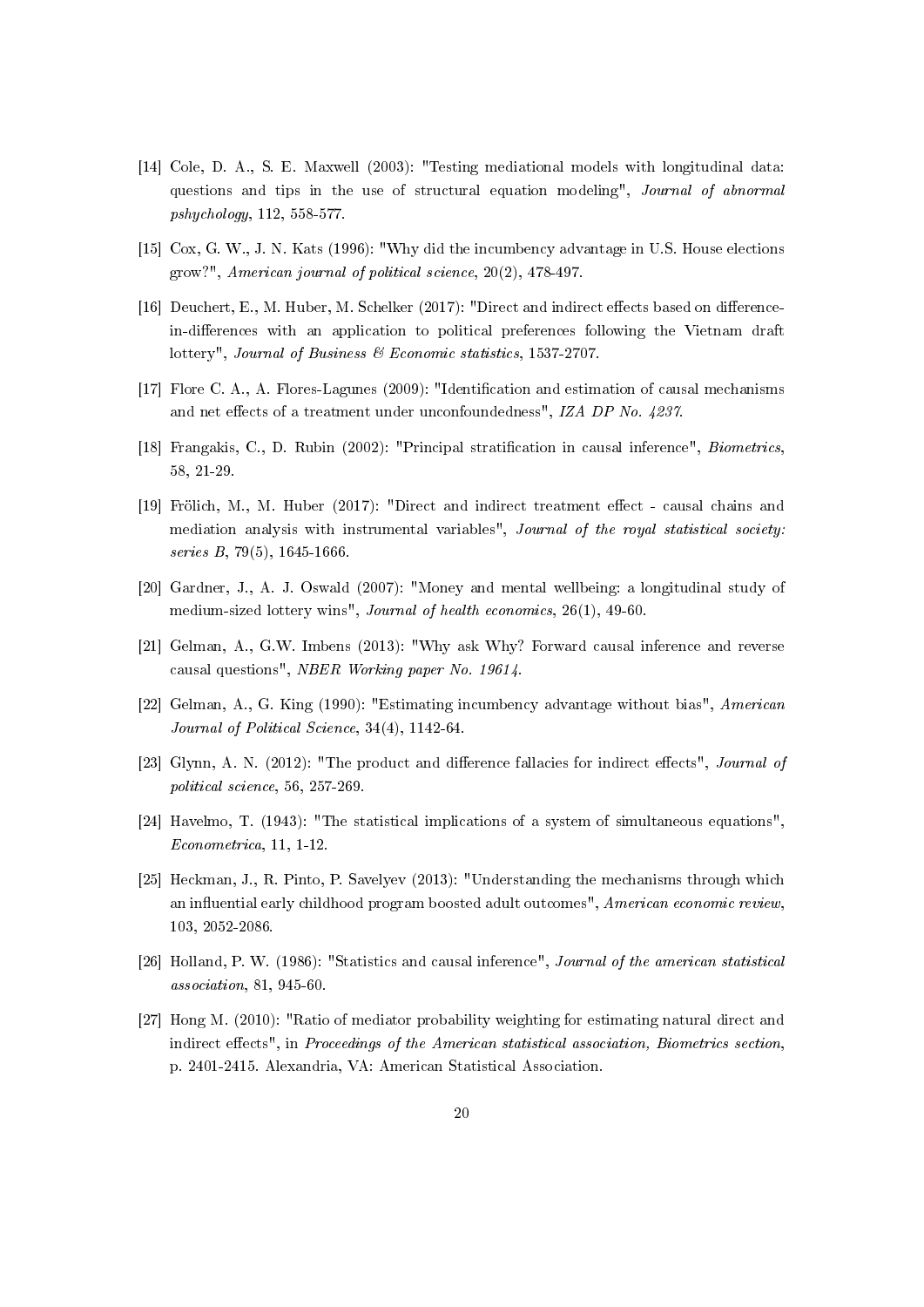- [28] Hong M.  $(2012)$ : "Editorial comments", *Journal of educational effectiveness*, 5, 213-214.
- [29] Huber, M. (2015): "Causal pitfalls in the decomposition of wage gap", Journal of business and economic statistics, 33, 179-191.
- [30] Huber, M. (2019): "A review of causal mediation analysis for assessing direct and indirect treatment effects", Working paper No. 500.
- [31] Huber, M., M. Lechner, G. Mellace (2017): "Why do tougher caseworkers increase employment? The role of program assignment as a causal mechanism", the Review of economics and statistics, 99, 180-183.
- [32] Imai, K., L. Keele, D. Tingley, T. Yamamoto (2011): "Unpacking the black box of causality: learning about causal mechanisms from experimental and observational studies", American political science review, 105(4), 765-789.
- [33] Imai, K., L. Keele, T. Yamamoto (2010): "Identification, inference and sensitivity analysis for causal mediation effects", statistical science,  $25, 51-71$ .
- [34] Imai, K., D. Tingley, T. Yamamoto (2013): "Experimental designs for identifying causal mechanisms", Journal of the Royal statistical society, Series A, 176, 5-51.
- [35] Imbens, G. W. (2004): "Nonparametric estimation of average treatment effect under exogeneity: a review", The review of economics and statistics, 86, 4-29.
- [36] Imbens, G. W., J. Angrist (1994): "Identification and estimation of local average treatment  $effects$ ",  $Econometrica$ , 62, 467-475.
- [37] Imbens, G. W., J. M. Wooldridge (2009): "Recent developments in the econometrics of program evaluation", Journal of economic literature, 47, 5-86.
- [38] Lindsay, C. Page (2012): "Principal stratification as a framework for investigating mediational processes in experimental sttings", Journal of Research on educational  $effectiveness, 5(3), 215-244.$
- [39] Kaufman, J. S., R. F. Maclehose, S. Kaufman (2004): "A further critique of the analytic strategy of adjusting for covariates to identify biologic mediation", Epidemiologic Perspectives & innovations, 1, 4.
- [40] Keele, L., D. Tingley, T. Yamamoto (2015): "Identifying mechanisms behind policy interventions via causal mediation analysis", Journal of policy analysis and management, 34, 937-963.
- [41] Kinder, D.R., L. Sanders (1996): "Divided by color: racial politics and democratic ideals", Chicago: University of Chicago Press.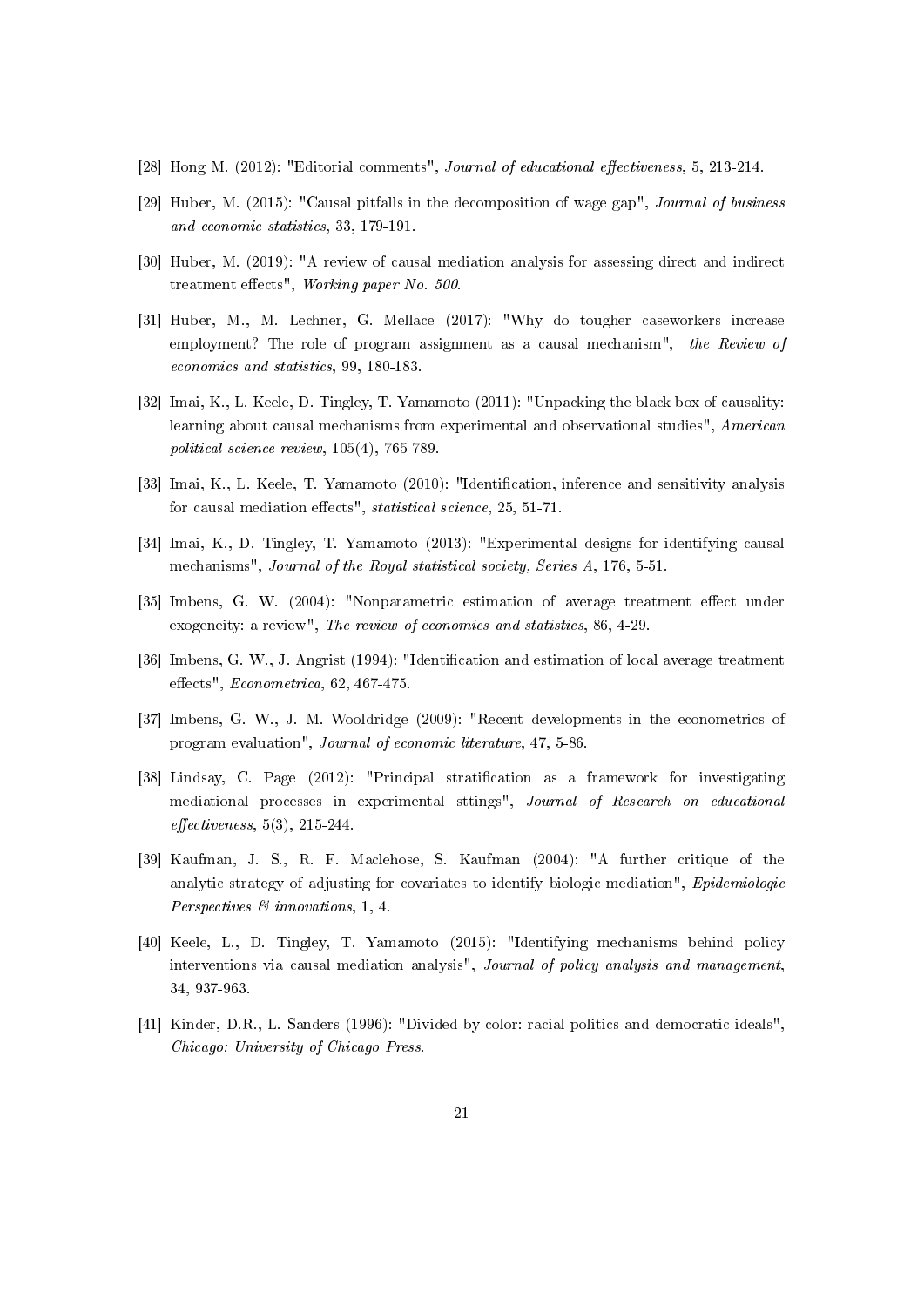- [42] Kopmans, T. C., H. Rubin, R. B. Leipnik (1950): "Measuring the equation systems of dynamic economics". In T. C. Koopmans (Ed.), statistical inference in dynamic economic models, Cowles Commission monograph 10. New York: Wiley, 1950. 53-237.
- [43] Mackinnon, D. (2008): "Introduction to statistical mediation analysis", New York: Routledge.
- [44] Mellace, G., A. Pasquini (2018): "Mediation analysis synthetic control", mimeo.
- [45] Miquel, R. (2002): "Identification of dynamic treatment effects by instrumental variables", University of St. Gallen economics discussion paper series, 2002-11.
- [46] Oreopoulos, P. (2006): "Estimating average and local treatment effects of education when compulsory schooling laws really matter", American economic review, 96(1), 152-175.
- [47] Pearl, J. (2001): "Direct and indirect effets", in *Proceedings of the seventeenth conference* on uncertainty in artificial intelligence, pp. 411-420, San Francisco. Morgan Kaufman.
- [48] Petersen, M. L., S. E. Sinisi, M. J. Van der Laan (2006): "Estimation of direct causal effects", Epidemiology, 17, 276-284.
- [49] Powdthavee, N., W. N. Lekfuangfu, M. Wooden (2013): "The marginal income effect of education on happiness: estimating the direct and indirect effect of compulsory schooling on well-being in Australia", IZA discussion paper No. 7365.
- [50] Robins, J. M. (2003): "Semantics of causal DAG models and the identification of direct and indirect effects", in In highly structured stochastic systems, ed. by P. Green, N. Hjort and S. Richardson, 70-81, Oxford. Oxford University Press.
- [51] Robins J. M., S. Greenland (1992): "Identifiability and exchangeability for direct and indirect effects",  $Epidemiology$ , 3, 143-155.
- [52] Rosenzweig, M. R., K. Wolpin (1980): "Testing the quantity-quality fertility model: the use of twins as a natural experiment", Econometrica, 48(1), 227-240.
- [53] Rubin, B. (1974): "Estimating causal effects of treatment in randomized and non nonrandomized studies", Journal of educational psychology, 66, 688-701.
- [54] Shadish, W. R., T. D. Cook, D. T. Campbell (2001): "Experimental and quasi-causal designs for generalized causal inference", Boston, Houghton Mifflin.
- [55] Simonsen, M., L. Skipper (2006): "The costs of motherhood: an analysis using matching estimators", Journal of applied econometrics, 21, 919-934.
- [56] Tchetgen Tchetgen, E. J., I. Shpitser (2012): "Semiparametric theory for causal mediation analysis: efficiency bounds, multiple robustness, and sensitivity analysis", The annals of statistics, 40, 1816-1845.